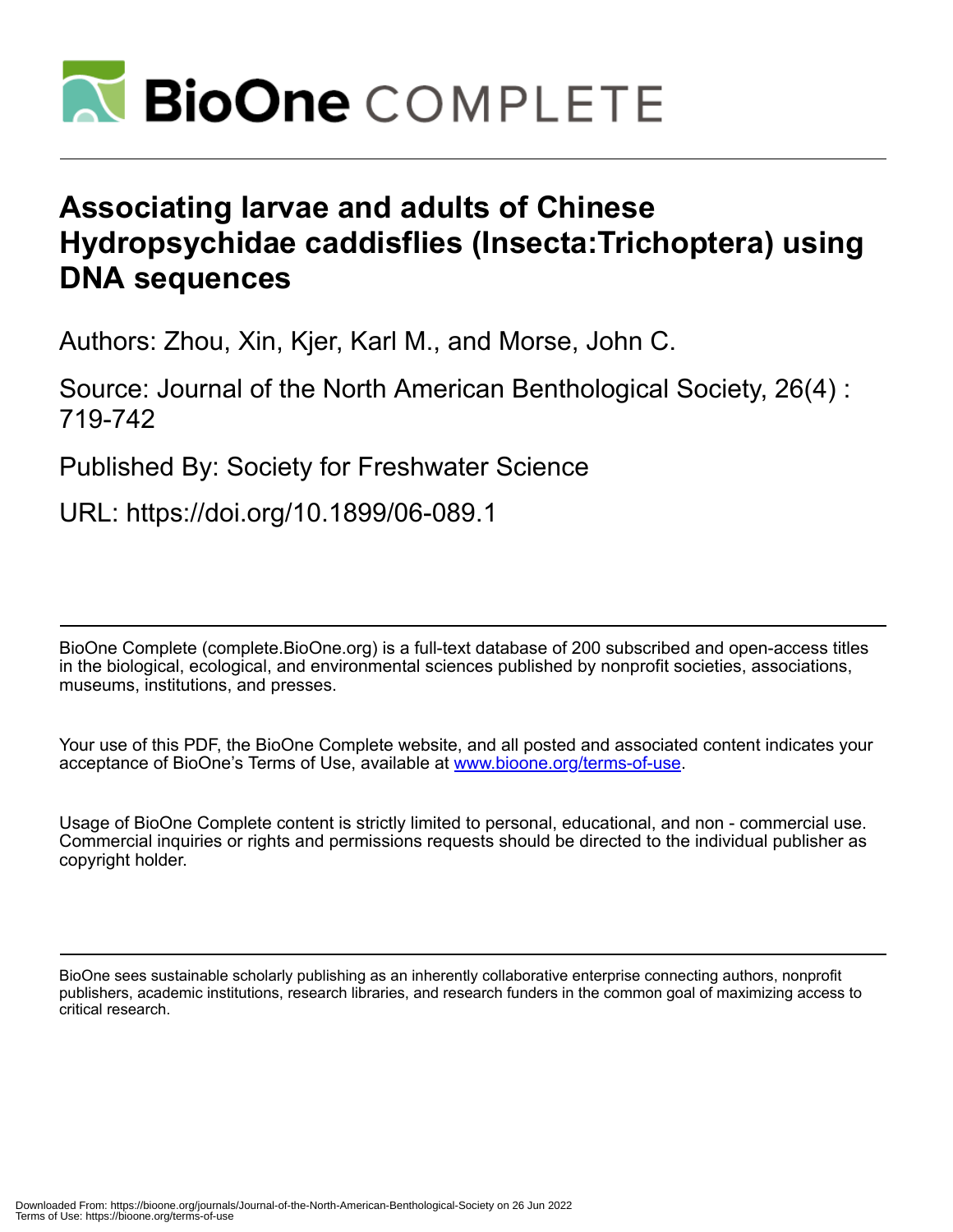# Associating larvae and adults of Chinese Hydropsychidae caddisflies (Insecta:Trichoptera) using DNA sequences

# Xin Zhou<sup>1</sup>

Department of Entomology, Rutgers University, 93 Lipman Drive, Cook College, New Brunswick, New Jersey 08901 USA

# Karl M. Kjer<sup>2</sup>

Department of Ecology, Evolution and Natural Resources, Rutgers University, Cook College, New Brunswick, New Jersey 08901 USA

# John C. Morse<sup>3</sup>

Department of Entomology, Soils, and Plant Sciences, Clemson University, Long Hall, Box 340315, Clemson, South Carolina 29634 USA

Abstract. The utility of hydropsychid (Trichoptera:Hydropsychidae) caddisfly larvae for freshwater biomonitoring has been demonstrated, but the major impediment to its implementation has been the lack of species-level larval descriptions and illustrations. A rapid and reliable molecular protocol that also uses morphology is proposed because conventional approaches to associating undescribed larvae with adults have been slow and problematic. Male adults were identified before DNA sequence analyses were used. These identifications established morphospecies boundaries that were mapped on phylograms constructed from 2 independent gene fragments: mitochondrial cytochrome c oxidase subunit I (COI) and large subunit (28S) nuclear ribosomal DNA expansion fragment D2 (D2). Species boundaries were confirmed if they were monophyletic on both molecular phylograms. Larval associations were made with reference to the phylogenetic analyses under 2 criteria: sequence identity across both genes or nested placement within a reference species boundary. A total of 133 individuals belonging to Chinese Hydropsyche sensu lato group (including Hydropsyche [Hydropsyche], Hydropsyche [Occutanspsyche], Ceratopsyche, Mexipsyche, Hydatomanicus, and Herbertorossia) were included in our study to test the new protocol. D2 sequences (all individuals) and COI sequences (101 individuals) were obtained, and 2 independent phylograms were constructed using neighbor joining. Both fragments provided enough nucleotide changes to differentiate independently most Hydropsyche sensu lato species, with ambiguity in only a few species that eventually could be resolved with additional sequences and specimens. COI diverges significantly within some species, suggesting a need for caution when applying typical genetic divergence thresholds in species diagnoses. The study enabled us to establish a procedure for delimiting species boundaries and associating larvae and adults using DNA sequences and morphological evidence. Ideal sampling strategies for larval–adult association are suggested. Associating larvae and adults of hydropsychids using DNA sequences appears to be promising in terms of both reliability and speed.

Key words: Hydropsychidae, species boundary, larval–adult association, 28S ribosomal DNA, mitochondrial COI, species barcodes, freshwater biomonitoring.

Water pollution is rapidly depleting potable water resources in China (Stockholm Environment Institute and United Nations Development Programme [UNDP] China 2002, UNDP 2006]. Freshwater biomonitoring, which involves identifying the species inhabiting an ecosystem to provide an ongoing assessment of water quality, promises to be an efficient and cost-effective method for helping China to manage its valuable water resources (Morse et al. 2007). Caddisfly larvae are used widely in freshwater biomonitoring because of their great abundance and the wide range of pollution tolerances among their species. Hydropsychid caddis-

<sup>&</sup>lt;sup>1</sup> E-mail addresses: zhxin@eden.rutgers.edu

 $2$  kjer@aesop.rutgers.edu

 $3$  jmorse@clemson.edu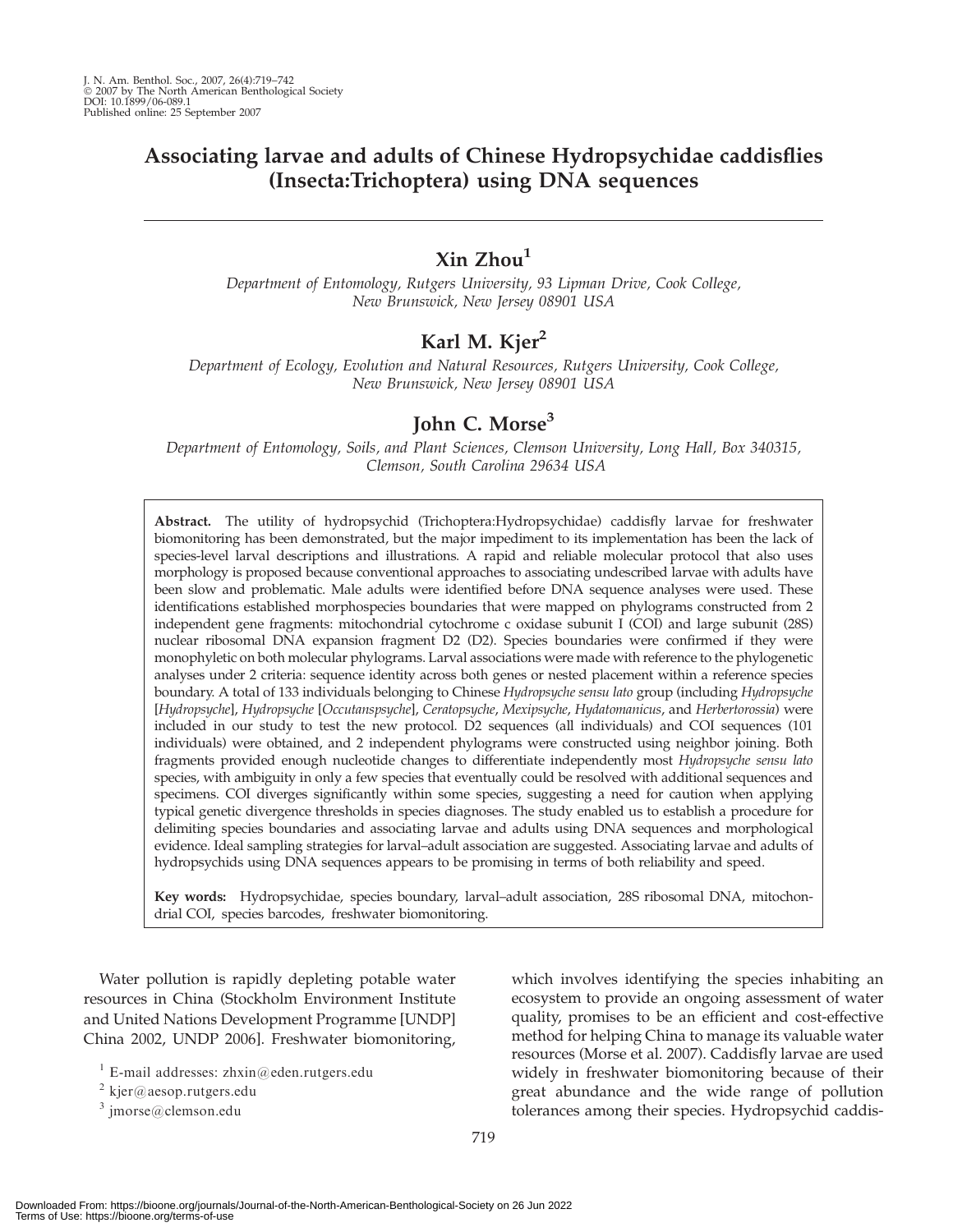| Genera                       | No. of<br>species<br>recorded | No. of larvae<br>described in<br>previous studies <sup>b</sup> |
|------------------------------|-------------------------------|----------------------------------------------------------------|
| Subfamily Arctopsychinae     |                               |                                                                |
| Arctopsyche                  | 8                             | 1                                                              |
| Parapsyche                   | 8                             | $\Omega$                                                       |
| Subfamily Diplectroninae     |                               |                                                                |
| Diplectrona                  | 6                             | 0                                                              |
| Subfamily Hydropsychinae     |                               |                                                                |
| Cheumatopsyche               | 19                            | 1                                                              |
| Potamyia                     | 10                            | 0                                                              |
| Hydromanicus                 | 12                            | 0                                                              |
| Hydatopsyche                 | $\overline{2}$                | 0                                                              |
| Hydropsyche                  | 10                            | $\overline{c}$                                                 |
| Ceratopsyche                 | 23                            | $\overline{3}$                                                 |
| Mexipsyche                   | 13                            | $\overline{0}$                                                 |
| Herbertorossia               | 1                             | 1                                                              |
| Hydatomanicus                | 1                             | $\Omega$                                                       |
| Subfamily Macronematinae     |                               |                                                                |
| Macrostemum                  | 10                            | 2                                                              |
| Amphipsyche                  | 4                             | 1                                                              |
| Oestropsyche <sup>c</sup>    | 1                             | 0                                                              |
| Trichomacronema <sup>c</sup> | 3                             | 0                                                              |
| Aethaloptera                 | 1                             | 1                                                              |
| Polymorphanisus              | 4                             | 1                                                              |

TABLE 1. Known Hydropsychidae genera<sup>a</sup> and associated larvae of Chinese species.

<sup>a</sup> Checklist compiled from Yang et al. 2005, where Hydropsyche, Ceratopsyche, and Mexipsyche were treated as subgenera of Hydropsyche sensu lato; Arctopsyche and Parapsyche were

in Family Arctopsychidae<br><sup>b</sup> Including 4 species illustrated by Dudgeon (1999), but without further description<br>
c Oestropsyche and Trichomacronema are newly discovered

in China. Descriptions will be published elsewhere by other authors. One new Trichomacronema species, Trichomacronema anthodeum is being described by C. Sun, Nanjing Agriculture University, and XZ (unpublished data)

flies are among the most frequently encountered macroinvertebrates in freshwater habitats. Hydropsychids have a dramatically wide range of tolerance values (Lenat 1993). However, their application in biomonitoring has been greatly impeded by the lack of identified and illustrated larvae, especially in countries such as China, where there has been limited research on larval identification. Thus, species identification has become a prerequisite for biomonitoring.

The identification of caddisfly larvae also is important to studies of higher-level trichopteran phylogenetics (Scott 1975, 1983, Schuster 1977, 1984, Schuster and Etnier 1978, Wiggins 1981, 1996, Schefter and Wiggins 1986, Frania and Wiggins 1997). The ability to associate larvae with adults and to identify Chinese hydropsychid larvae will help us to understand the phylogenetic status of Oriental caddisfly groups, such as Hydromanicus Brauer, 1865; Hydatopsyche Ulmer,

1926; Hydatomanicus Ulmer, 1951; Trichomacronema Schmid, 1964; and others.

Most caddisfly species are identified from adult males because male genitalia are complex, relatively invariant within species, and diagnostic among species. Therefore, taxonomy in caddisflies is based on morphological characters of adult males. Larvae must be associated with identified adults (usually males) to be described and illustrated at the species level. Conventional approaches to larval association usually involve rearing larvae or morphological identification of metamorphotypes (mature pharate adult, larval sclerites, and pupal exuviae in the same pupal case) (Milne 1938, Wiggins 1996). Both approaches work well when adequate resources and expertise are applied (Resh 1972, Floyd 1995, Glover 1996). However, both approaches have limitations. Larvae that develop into adults no longer exist as larvae, and descriptions must be made from similar (deemed identical) individuals. In addition, larval rearing is complicated by our imperfect understanding of species-specific microhabitat and water-chemistry requirements, particularly for some groups, such as hydropsychids. Metamorphotypes are relatively rare because that portion of the life cycle occurs for a short time only, which means that chance encounters play a significant role in metamorphotype associations. These factors might explain why a large portion of the caddisfly fauna remains unassociated, although the problem is also undoubtedly linked to a lack of resources, expertise, and effort applied to larval association, using either traditional or molecular methods.

To date, 1603 hydropsychid species have been described worldwide (Morse 2006). Yang et al. (2005) recorded 136 hydropsychid species, including Arctopsychinae, which is treated as a separate family by some workers (Schmid 1968, Nimmo 1987, Mey 1997, Gui and Yang 2000) from China. Formal descriptions do not exist yet for most Chinese caddisfly larvae. Only 13 of the known Chinese hydropsychid species, mostly from foreign populations, have been associated and described (or illustrated), whereas most endemic larvae remain unknown (Table 1). Among the 18 Chinese hydropsychid genera (Table 1), the larvae of Hydatopsyche and Hydatomanicus, both of which are distributed mainly in the Oriental region, remain undescribed. Considering the facts that a significant portion of Chinese hydropsychid species are still unknown and that natural habitats are disappearing rapidly in China, more resources should be applied to associating larvae and adults of Chinese caddisflies, especially hydropsychids, and new approaches should be developed as soon as possible. The molecular method for larval association, discussed below, could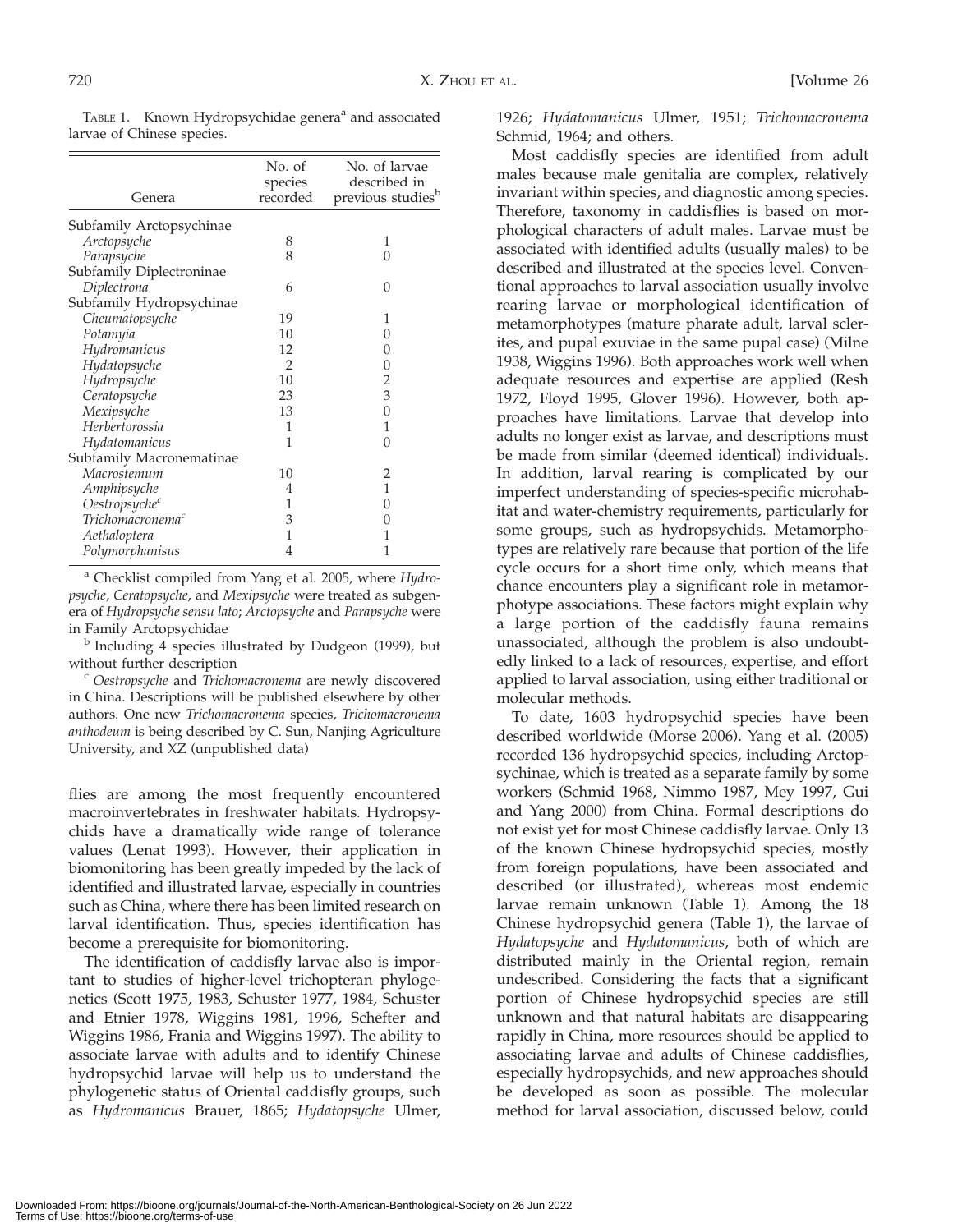

FIG. 1. Hypothetical species boundaries and problematic larval–adult association. Adults from species A and B are identified based on morphology before a phylogenetic analysis. Species boundaries are then mapped on the gene phylogram constructed from a DNA fragment. A.—Species boundaries without paraphyly/polyphyly: both species A and B are well delimited. B.—Species boundaries with paraphyly/ polyphyly: adult individuals from both species mixed together in clade 1. C.—Problematic association: if adults of species A were not sufficiently sampled, a larval specimen of species A  $(larva<sub>A</sub>)$  will be associated incorrectly with species B.

significantly accelerate the process of larval descriptions for a poorly known caddisfly fauna.

A clear statement of the species concept used and a method for delimiting species are critical in interpreting species boundaries using DNA sequences. A history-based phylogenetic species concept (Baum and Donoghue 1995) was used in our study because the DNA sequence for a particular gene is identical for all life stages and phylogenetic relationships among DNA sequences can be inferred. Under this species concept, conspecifics (individuals of the same species) are considered more closely related to each other than to members of any other species. Fewer changes in nucleotide sequences are expected among individuals within a species than between those individuals and members of other species. However, delimiting species boundaries based solely on estimated mean genetic divergence can be arbitrary and, therefore, is problematic.

Some success in associating life stages in some invertebrates has been realized through the use of DNA sequences, but few such studies have been done with insects (Sperling et al. 1994, Aoki et al. 1997, Wells et al. 2001, Shan et al. 2004a, b, Miller et al. 2005). In most studies of insects, a single DNA sequence (or linked sequences with dependent histories) taken from identifiable individuals of a certain life stage, such as adult males or late-instar larvae (e.g., some mosquitoes and mayflies), has been used as a reference. Once an individual of the alternative life stage is sequenced, a comparison of this test sequence to the reference sequence(s) can provide an association under certain

criteria of species delimitation. Species boundaries often are delimited by the overall genetic similarity of the test sequence to the reference sequences, although the boundaries are not always explicitly expressed. Some researchers have proposed that some typical range of genetic divergence (threshold) exists among and within species. However, one should be cautious when applying these typical thresholds to other taxa because genetic divergence among species varies across taxa; a set genetic distance that typically defines species boundaries in one group might not be applicable to others. This caveat is particularly true for taxa that evolved rapidly, forming diversified cryptic species complexes, while other lineages remained less species diverse. Hence, species boundaries based on genetic distance must be defined specifically for various taxa, and rate changes can occur at any point in time.

Some researchers have applied a threshold generated from the data set used within their study (e.g., Miller et al. 2005). However, this approach has disadvantages. The average interspecific divergence can be reduced greatly by extensive sampling of taxa. Moreover, if the focal species is paraphyletic or polyphyletic, intraspecific divergence is dependent on the degree of polyphyly (Funk and Omland 2003). Paraphyly or polyphyly typically might not be detected if only a single gene is used in the study. More important, the logic of using only within-study data is circular because species boundaries and the distance criterion used to set them are determined from the same data. The species boundary should be defined or supported by sources other than the DNA sequences themselves, e.g., independent genes or morphology or both. Furthermore, the genetic divergence of a single gene might not provide enough resolution to differentiate closely related taxa, especially the youngest sister species (Hebert et al. 2003, Hebert and Gregory 2005). The potential for random lineage sorting of ancestral polymorphisms and introgressive hybridization can complicate diagnoses even further (Sota et al. 2001). Occasional sharing of mitochondrial sequences across species boundaries might not severely limit the utility of the sequences for providing species diagnoses in a large-scale project, such as the DNA barcoding initiative (Hebert and Gregory 2005), but it can lead to incorrect larval–adult association, particularly in closely related species (Fig. 1A–C).

#### Gene choice

Sequencing multiple independent genes might permit detection of species-level polyphyly. Moreover, no gene is ideal for all purposes, and the information provided by several independent genes might be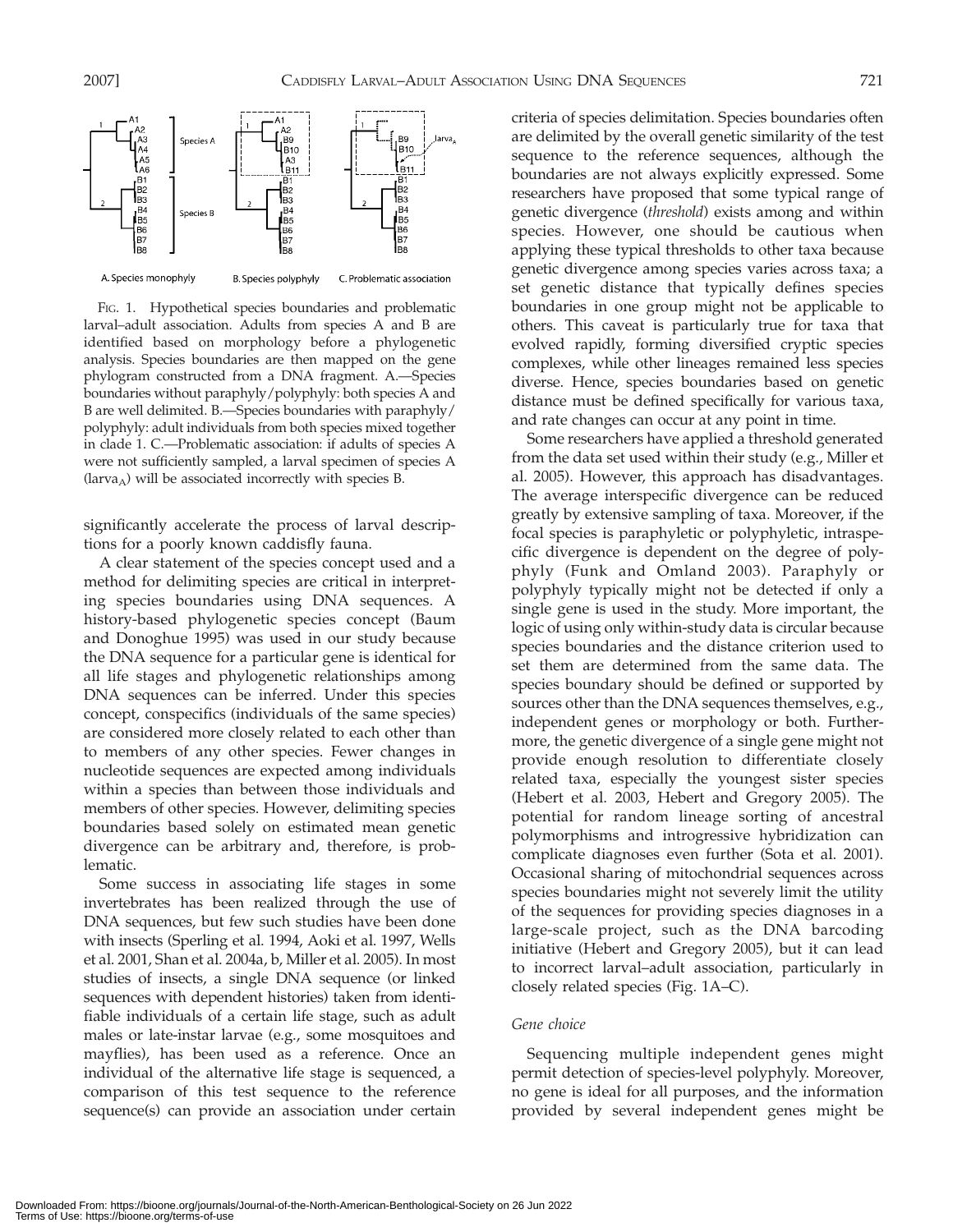complementary. Nevertheless, most existing work on life-stage association has relied on a single gene or linked genes with dependent histories (e.g., mitochondrial cytochrome c oxidase subunit I [COI]/cytochrome c oxidase subunit II/transfer RNA (tRNA); but see Caterino et al. 2006), which should be treated as a single line of evidence for tracing gene histories. We propose using 2 independent gene fragments, one from mitochondrial COI and a second from large subunit (28S) nuclear ribosomal DNA (nrDNA; the nuclear gene that codes for ribosomal RNA), to construct phylogenetic trees from which species boundaries and the association of larvae and adults are made.

Mitochondrial genes (mtDNA) are used most frequently in species-level work. A rapid coalescence rate, high copy number, lack of introns, and the availability of universal primers for most animals are the major advantages of using mtDNA rather than other genetic markers for species diagnosis and phylogenetic studies. Mitochondria are rarely affected by recombination and paralogy (where genes without strict orthologous relationships are being compared) because they are maternally inherited. However, recombination of mtDNA has been discussed for some animals (e.g., Ladoukakis and Zouros 2001, Smith and Smith 2002), and the presence of mitochondrial pseudogenes in the nucleus (Simon et al. 1994, Villegas et al. 2002, Hay et al. 2004, Antunes and Ramos 2005, Schmitz et al. 2005) sometimes could result in incorrect phylogeny reconstructions. Like most protein-coding genes, mitochondrial protein-coding genes have few insertions and deletions (usually none among closely related species), reducing alignment problems. Furthermore, mtDNA haplotypes have smaller effective population size  $(N_e)$  than nuclear genes. In theory, their coalescence time is only ¼ that of nuclear genes (Palumbi et al. 2001, but see Hudson and Turelli 2003). Mitochondrial genomes are present in multiple copies, so they are much easier to amplify by polymerase chain reaction (PCR) than single-copy nuclear proteincoding genes. Numerous mtDNA primers have been described (e.g., Simon et al. 1994). The COI gene is, perhaps, the most sampled mitochondrial proteincoding gene and was selected in the DNA barcoding project for its robust primers and relatively conservative amino acid composition (Hebert et al. 2003). Moreover, a fragment of COI sequence close to the 5' end is easily amplified with primers developed specifically for caddisflies by Kjer et al. (2001).

One of the major difficulties when using independent genes is finding a nuclear gene that is easily amplified and sufficiently variable to use in addition to the widely adopted COI. Small subunit (18S) nrDNA was used for associating larvae of Hetaeriinae hister beetles (Caterino et al. 2006). However, 18S nrDNA failed to provide sufficient characters to diagnose some species, even though the relevant species were from different genera. Thus, the low variation in the 18S nrDNA sequence within this subfamily has seriously limited its usefulness as an independent gene marker for species diagnosis.

We used the D2 region of 28S nrDNA as an independent DNA fragment. Nuclear ribosomal DNA belongs to a multigene family, where hundreds to thousands of copies of the nrDNA unit appear in tandem along the chromosome. Unlike most nuclear genes, which are present as single (or a few repeating) copies, the numerous copies of an nrDNA unit become homogenized very rapidly by molecular drive (Dover 1984). Therefore, this concerted evolutionary process minimizes the effects of paralogy.

The D2 expansion fragment of 28S ribosomal RNA (rRNA) (the ''545 region'' of Schnare et al. 1996; hereafter D2) is one of the most highly variable regions in eukaryote rRNA. The length and nucleotide composition of this fragment is highly variable among insects (Gillespie et al. 2004). These significant variations limited the utility of D2 in deep-level phylogenetics because of difficulties in alignment, although universally conserved RNA secondary structures have provided solutions for some taxa (e.g., Gillespie et al. 2004). However, length variation is not as severe a problem among closely related hydropsychid species. Large insertions or deletions potentially could be encountered at any level, including between sister species. However, our preliminary results in caddisflies indicate that the length of D2 is very conservative within all Chinese Hydropsyche sensu lato group genera (hereafter Hydropsyche group) that we have sampled. The changes in the hypervariable regions provide an opportunity to differentiate closely related species, even when they cannot be aligned across distantly related taxa. In fact, D2 provided sufficient genetic variation to distinguish 2 species of Encarsia wasps that could not be distinguished morphologically (Babcock and Heraty 2000), and we will show that D2 can distinguish closely related species in the most species diverse Hydropsychidae subfamily, Hydopsychinae. Furthermore, the highly conservative core segments that flank D2 serve as ideal anchor points for primers.

## Delimiting species boundary based on phylogenetic congruence

In our study, the species boundary is defined both morphologically and phylogenetically. Morphological characters are mapped upon phylogenies constructed from D2 and COI data collected from identified adult males. All individuals that share the same genital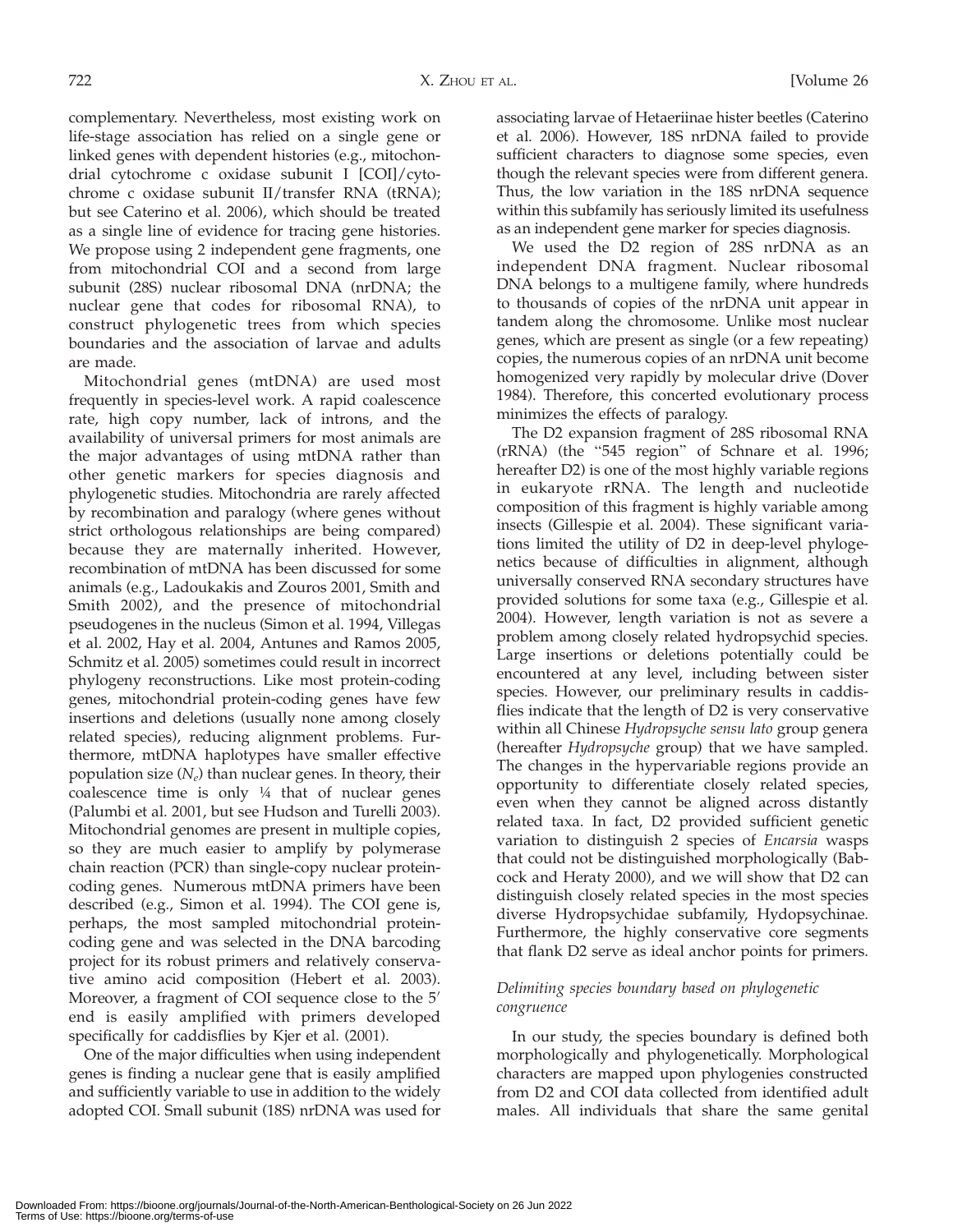

FIG. 2. Delimiting species boundary based on gene and morphology congruence. Species A and B are identified based on morphology before phylogenetic analysis. Species boundaries are, in turn, confirmed by gene congruence across independent mitochondrial cytochrome c oxidase subunit I (COI) (A) and large subunit nuclear ribosomal 28S expansion fragment D2 (D2) (B) sequences.

structures and are part of a monophyletic group on the phylogram are putatively considered to be members of the same species. If these putative, morphologically identified species boundaries are the same on the 2 independent gene phylograms, a working species boundary is established.

The application of morphology to confirm the species boundary is critical because: 1) the genes may not be able to reveal the real history of speciation because of the properties discussed previously, 2) mapping species boundaries on the DNA phylogram using morphology avoids the problem of defining species by arbitrary genetic divergence values, and 3) morphology provides a  $3<sup>rd</sup>$  independent reference to species boundaries. In fact, morphological characters can be assumed to represent multiple molecular loci and, thus, are more representative of the species tree, than are individual gene trees.



FIG. 3. Larval–adult association criteria. A.—A larva is considered associated if the sequences are identical across both cytochrome c oxidase subunit I (COI) and large subunit nuclear ribosomal 28S expansion fragment D2 sequences. B.—A larva is considered associated when it nests inside a clade of identified adults. C.—Additional adult sampling is required until the larva satisfies 1 of the 2 association criteria.  $OG = outgroup.$ 

TABLE 2. Hydropsyche sensu lato species recognized in our study. Data are the total number of species in the genus/ number of putative species (species that are probably new and are not yet assigned scientific names) that are counted in the total number of total species. Numbers after species names are group codes.

| Genus                                    | No. of species/<br>no. of putative<br>species in<br>the genus | Species and group codes                                                                                                                                                                                                                                                                                                                                                                                                                                                                                                                                                                                                                                                                                    |
|------------------------------------------|---------------------------------------------------------------|------------------------------------------------------------------------------------------------------------------------------------------------------------------------------------------------------------------------------------------------------------------------------------------------------------------------------------------------------------------------------------------------------------------------------------------------------------------------------------------------------------------------------------------------------------------------------------------------------------------------------------------------------------------------------------------------------------|
| Hydropsyche                              | 4/1                                                           | Hydropsyche hedini (1)<br>Hydropsyche (Occutanspsyche)<br>polyacantha (10)<br>Hydropsyche 20060328_02 (11a)                                                                                                                                                                                                                                                                                                                                                                                                                                                                                                                                                                                                |
| Ceratopsyche<br>Mexipsyche               | 17/7<br>11/8                                                  | Hydropsyche formosana (11b)<br>Ceratopsyche n sp d15 (4)<br>Ceratopsyche kozhantschikovi (8)<br>Ceratopsyche 20060320_01 (19)<br>Ceratopsyche gautamittra (20)<br>Ceratopsyche 20060315_01 (21)<br>Ceratopsyche 20060314_01 (22)<br>Ceratopsyche fukienensis (23)<br>Ceratopsyche conoidea (24)<br>Ceratopsyche compressa (25)<br>Ceratopsyche 20060316_01 (26)<br>Ceratopsyche CR09 (27)<br>Ceratopsyche simulata (28)<br>Ceratopsyche penicillata (29)<br>Ceratopsyche sp118 (30)<br>Ceratopsyche tetrachotoma (31)<br>Ceratopsyche columnata (32)<br>Ceratopsyche serpentine (33)<br>Mexipsyche rhomboana (5)<br>Mexipsyche 20060406_01 (6)<br>Mexipsyche 20060406_02 (7)<br>Mexipsyche 20060413_01 (9) |
| Herbertorossia<br>Hydatomanicus<br>Total | 1/0<br>1/0<br>34/16                                           | Mexipsyche grahami c1 (12)<br><i>Mexipsyche</i> n sp 2005_01 (13)<br>Mexipsyche n sp 2005_02 (14)<br>Mexipsyche 20060414_01 (15)<br>Mexipsyche furcula (16)<br>Mexipsyche grahami (17)<br>Mexipsyche grahami c10 (18)<br>Herbertorossia quadrata (3)<br>Hydatomanicus ovatus (2)                                                                                                                                                                                                                                                                                                                                                                                                                           |

We propose the following molecular approach, integrated with morphology, to delimit the species boundary:

- 1) Construct phylogenetic trees based on independent analyses of both D2 and COI gene fragments collected from adult males.
- 2) On the phylograms, delimit tentative species boundaries based on male genital morphology.
- 3) Compare the 2 gene trees. If a tentative species boundary, defined by morphology, proves to be monophyletic on both trees, the species boundary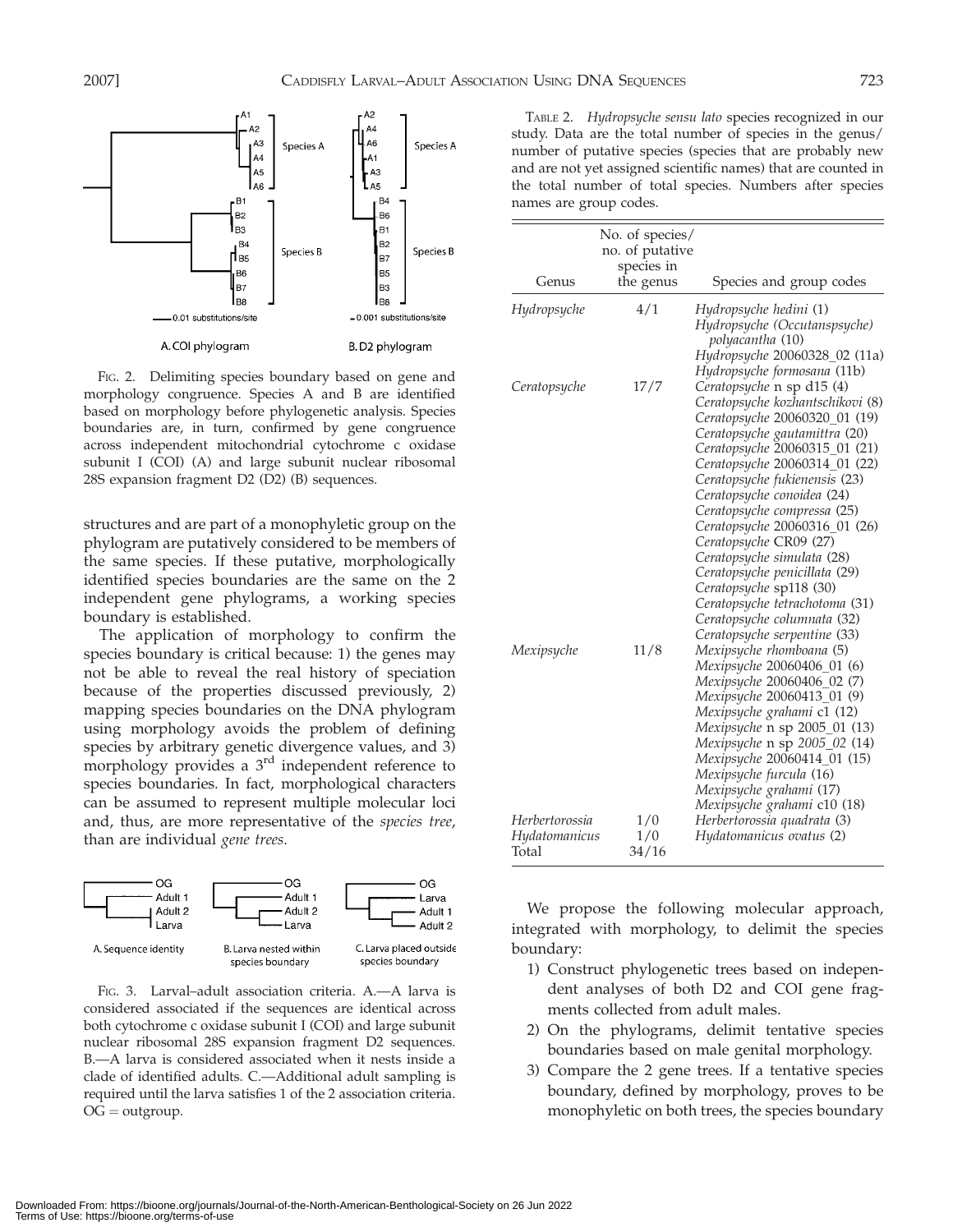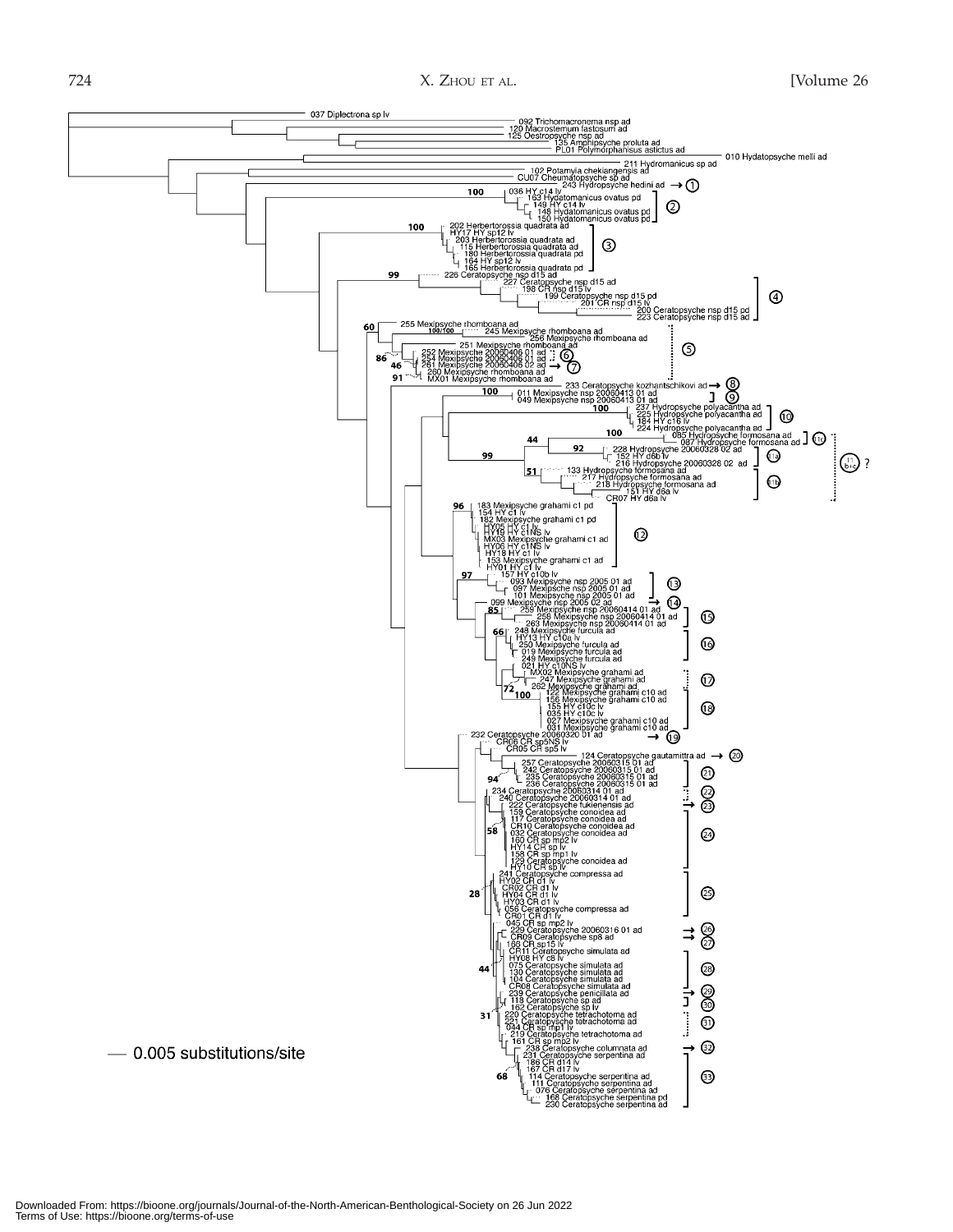is delimited (Fig. 2A, B). If polyphyly appears on one or both of these trees within a tentative species boundary (Fig. 1B), the species delimitation cannot be determined at this time. More complete sampling is required to clarify the specific cause of the polyphyly, but a growing database of DNA sequences, to which additional samples can easily be added, is established.

#### Association criteria

Once species boundaries (based on male adults) are delimited, larval sequences can be placed into the analysis. The association is made from the resultant phylograms. The criteria for associating larvae and adults are established based on the placement of the unknown larvae in the trees, relative to the placement of identified adults. In the following schemes (Fig. 3A– C), the reference species boundary is represented by adult individual 1 and adult individual 2, the representatives of the most distant individuals in the species clade (e.g., A1 and A6 in Fig. 2A or A2 and A5 in Fig. 2B). Many other adults could nest within individuals 1 and 2. We expect 3 different scenarios: 1) 1 or more larvae are identical to 1 or more of the sequenced adults across both genes (sequence identity; Fig. 3A), 2) a larval sequence nests within the reference species (Fig. 3B), or 3) the larval sequence is placed outside of a reference species (Fig. 3C). Scenarios 1 and 2 are both successful associations. More individuals are needed if larval sequences do not nest within a reference species (scenario 3; Fig. 3C). In most cases, the desired additional taxa needed to resolve the problem would be adult males with the same genital morphology from a wider geographical range.

### Taxa (Hydropsyche group)

 $\leftarrow$ 

We tested species boundaries using taxa from 5 Chinese genera: Hydropsyche [including Hydropsyche (Hydropsyche) and Hydropsyche (Occutanspsyche)], Ceratopsyche, Mexipsyche, Herbertorossia, and Hydatomanicus. Among these genera, Ceratopsyche and Mexipsyche were sometimes considered subgenera of Hydropsyche (Tian et al. 1996) and are morphologically very similar. The generic assignments in the subfamily Hydropsychinae are far from universally accepted (Ross and Unzicker

TABLE 3. Polymerase chain reaction primers used most often in our study.

| Primer             | Sequence $(5'$ to $3')$          |
|--------------------|----------------------------------|
| D <sub>2up4</sub>  | GAGTTCAAGAGTACGTGAAACCG          |
| D2d <sub>n</sub> B | CCTTGGTCCGTGTTTCAAGAC            |
| <b>COI 1709Fs</b>  | TAATTGGAGGATTTGGAAATTG           |
| <b>COI 1709Fg</b>  | <b>TAATTGGAGGATTTGGWAAYTG</b>    |
| <b>COI 1751F</b>   | <b>GGATCACCTGATATAGCATTCCC</b>   |
| <b>COI 2191R</b>   | CCYGGTAAAATTAAAATATAAACTTC       |
| <b>COI 2209R</b>   | <b>GAGAAATTATTCCAAATCCRGGTAA</b> |

1977, Schmid 1979, Schuster 1984, Schefter 1996, 2005, Malicky and Chantaramongkol 2000), but these 5 groups are treated as a Hydropsyche group in our study because they share a nearly identical secondary structure in D2. Preliminary likelihood analysis using Bayesian inferences has revealed that the Hydropsyche group is a monophyletic group and several groups currently treated as genera (such as Herbertorossia, Mexipsyche, and Hydatomanicus) should be combined into the genus Hydropsyche (C. J. Geraci, Clemson University, and XZ, unpublished data). However, our study is not attempting to solve the phylogenetic problems in the subfamily Hydropsychinae.

The Chinese Hydropsyche group, including 48 known species, represents the most diversified subgroup of Chinese Hydropsychidae  $(\sim 35\%$  of total hydropsychids; Table 1). The Hydropsyche group provides a good opportunity to test species boundaries across independent genes because it contains a number of very closely related species, especially in Ceratopsyche and Mexipsyche. Temporary taxon codes are assigned to some putative species, many of which are new, because a significant part of the Chinese caddisfly fauna remains unknown. DNA was extracted from 133 Hydropsyche group specimens, including 83 adults, 40 larvae, and 10 pharate adults (Appendices 1, 2). Among the adult males, 34 species, including putative new species, have been recognized (Table 2, Fig. 4). In our collection,  $\sim$ 1/2 of the Hydropsyche group species are probably new species (16 of 34). Ten representatives of the 3 Hydropsychidae subfamilies, Diplectroninae (Diplectrona), Macronematinae (Macrostemum, Trichomacronema, Oestropsyche, Amphipsyche, and Polymorphanisus), and Hydropsychinae other than the Hydropsyche group (Hydatopsyche, Hydromanicus,

FIG. 4. Large subunit nuclear ribosomal 28S expansion fragment D2 phylogram using neighbor-joining. Putative species boundaries (morphospecies) are labeled with group codes corresponding to those in Table 2 and Fig. 5. Species boundaries that appear to be incongruent between D2 and mitochondrial cytochrome c oxidase subunit I (COI) trees or are paraphyletic/ polyphyletic on either tree are marked with dashed brackets. Numbers on the internodes represent the bootstrap values using neighbor-joining/1000 replicates.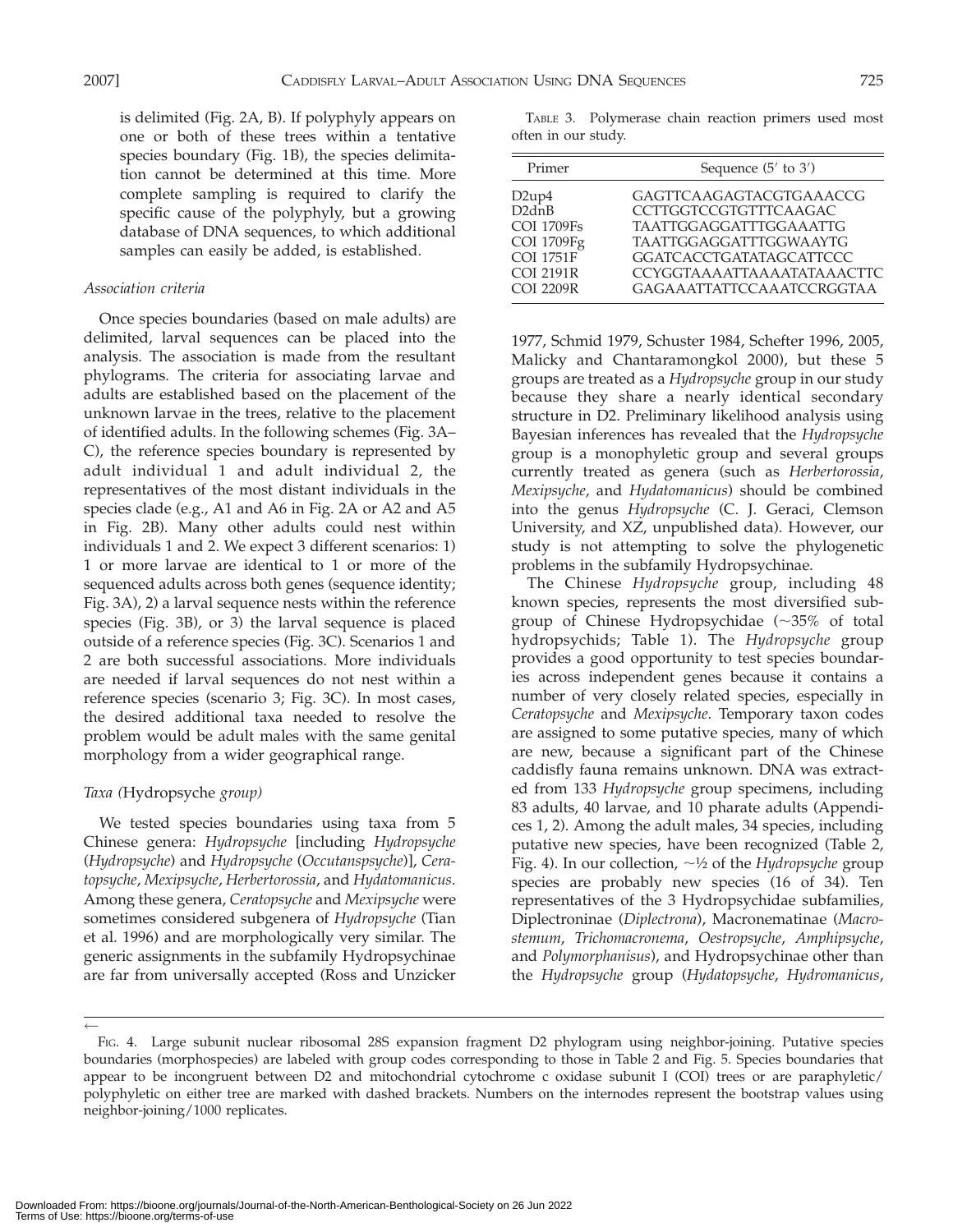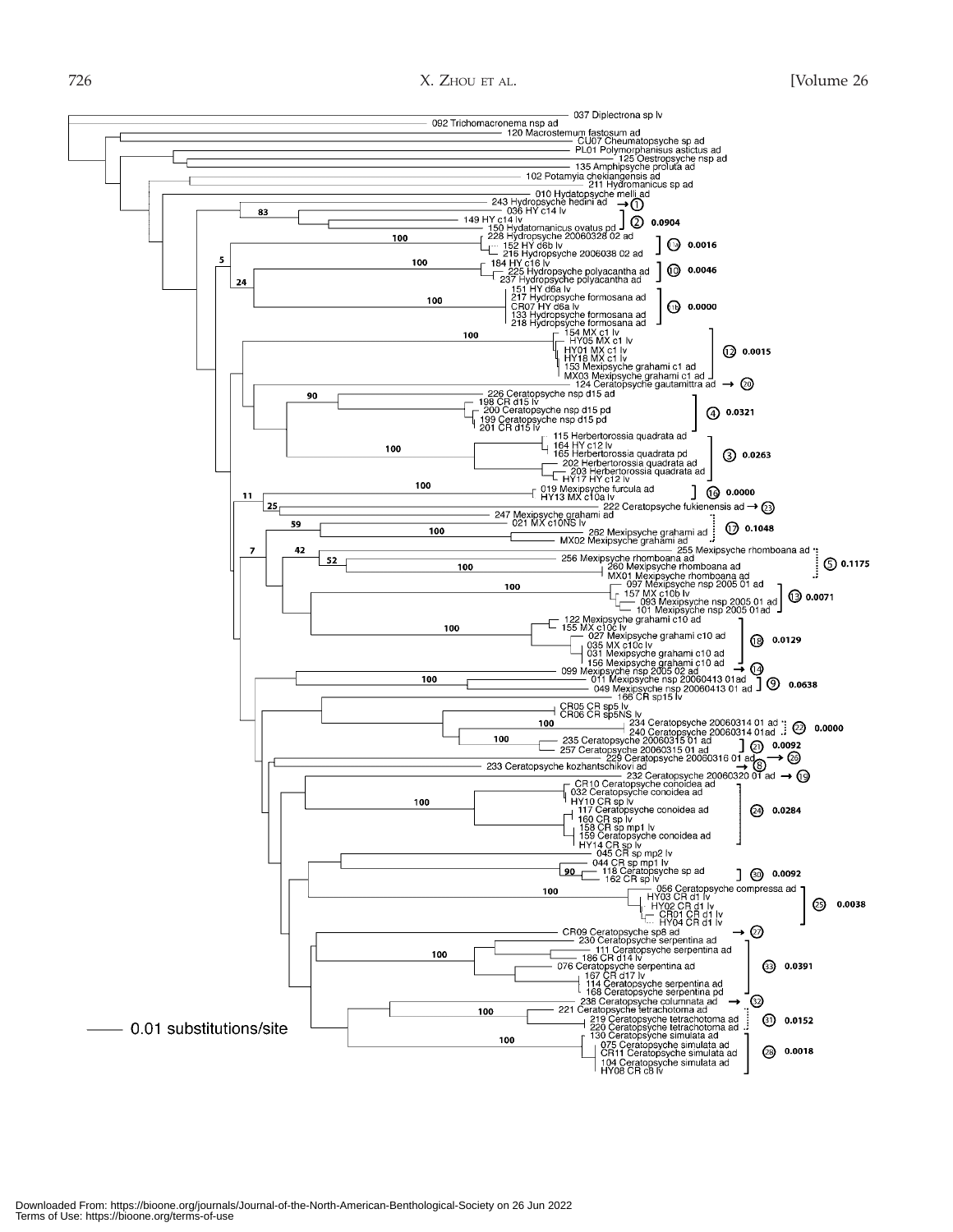Potamyia, and Cheumatopsyche), are included as outgroups (Appendices 1, 2).

Adult specimens of each species were selected based on the widest available phenotypic variation and geographic distribution. However, only a few specimens (very often only a single specimen) of rare species were available for extraction. We chose to start with larval specimens that co-occurred with the selected adult specimens. Larval morphospecies were given taxon codes based largely on their head marking patterns. The tentative taxon codes for larval specimens might not necessarily indicate real species boundaries because hydropsychid larvae can share similar head markings across species and the head markings of intraspecific populations of a given species can differ significantly (Schuster and Etnier 1978, Smith and Lehmkuhl 1980). Thus, larval specimens with the same code might be grouped into different species boundaries, and different larval morphotypes might be clustered together. In both cases, more specimens of these problematic larval morphotypes should be added to clarify the associations, and other morphological characters, such as setation, should be analyzed to differentiate these similar larvae. The goal of our article, however, is only to specify the association method using DNA sequences.

#### **Objectives**

Larval descriptions of associated species will be published separately. Here, we focus on the following: 1) Can D2 provide good enough resolution to differentiate closely related species in the Chinese Hydropsyche group? 2) Does within-species genetic divergence in COI show some typical threshold in the Chinese Hydropsyche group? 3) Can we delimit species boundaries and associate larvae with adults with the acquired sequences of both genetic markers (D2 and COI)? 4) Given the limitations of current data, how might we improve species delimitation and larval–adult association?

#### Methods

#### Molecular protocols

 $\leftarrow$ 

Most larval and adult specimens used in our study were collected from 6 provinces in China—Guangdong,

Guangxi, Jiangxi, Sichuan, Yunnan, and Beijing—from 2001 to 2005. Larval and adult specimens were sorted cursorily after collection and preserved in 95% ethanol. Larvae and adults were sorted into morphospecies as soon as possible (typically within 6 wk), and individuals were preserved separately. Voucher larval and adult specimens will be deposited permanently in Nanjing Agricultural University, Nanjing, China. Abdominal segments III–VI or legs of larvae and adults were used for DNA extraction. Larval intestines and gut contents were removed carefully to reduce the potential for contaminants. The rest of the specimen was preserved in ethanol for morphological study. Each individual was given a unique process code, which was linked to a Genbank accession number.

Genomic DNA was extracted using Qiagen DNeasy Tissue Kit (Qiagen, Hilden, Germany), which uses silica to bind DNA. The PCR mix was preheated at 94°C for 3 min followed by 40 cycles of 94°C for 30 s,  $60^{\circ}$ C (with D2up4/D2dnB) or  $53^{\circ}$ C (with COI 1709Fs/ 2191R) for 45 s, and  $72^{\circ}$ C for 60 s. After 10 min of final extension at  $72^{\circ}$ C, the products were maintained at 4°C. The most frequently used PCR primers are provided in Table 3. PCR products were purified with the Qiagen QIAquick PCR Purification Kit and then sequenced. Each individual DNA fragment was sequenced from both directions.

Sequences from both directions were aligned and proofread with the program ChromasPro (version 1.2, Windows; Technelysium Pty Ltd, Tewantin, Queensland, Australia) or ABI Prism Sequence Navigator (version 1.0.1, Mac OS; Applied Biosystems, Foster City, California). Any conflict or ambiguous reading was given one of the appropriate International Union of Biochemistry symbols (Y, R, S, W, K, M, or N). Use of these ambiguity codes usually does not indicate a real polymorphism, but rather, problems with reading the peaks on the chromatograph unambiguously. Therefore, when an ambiguity was encountered in 1 taxon and a defined nucleotide existed in another taxon that nested within the ambiguity code, the sequences were considered identical.

COI sequences were aligned using ClustalX (version 1.83; Thompson et al. 1997) and MacClade (version 4.08; Maddison and Maddison 2005). D2 sequences were aligned manually in Microsoft Word according to

FIG. 5. Mitochondrial cytochrome c oxidase subunit I (COI) phylogram using neighbor joining. The putative species boundaries (morphospecies) are labeled with group codes (numbers in circles) corresponding to those in Table 2 and Fig. 4. Species boundaries that appear to be incongruent between large subunit nuclear ribosomal 28S expansion fragment D2 and COI trees or are paraphyletic/polyphyletic on either tree are marked with dashed brackets. Numbers on the internodes represent the bootstrap values using neighbor-joining/1000 replicates. Numbers after the group codes represent average within-group  $p$ -distances (% of nucleotide changes of a particular putative species) calculated in MEGA v3.1 (Kumar et al. 2004).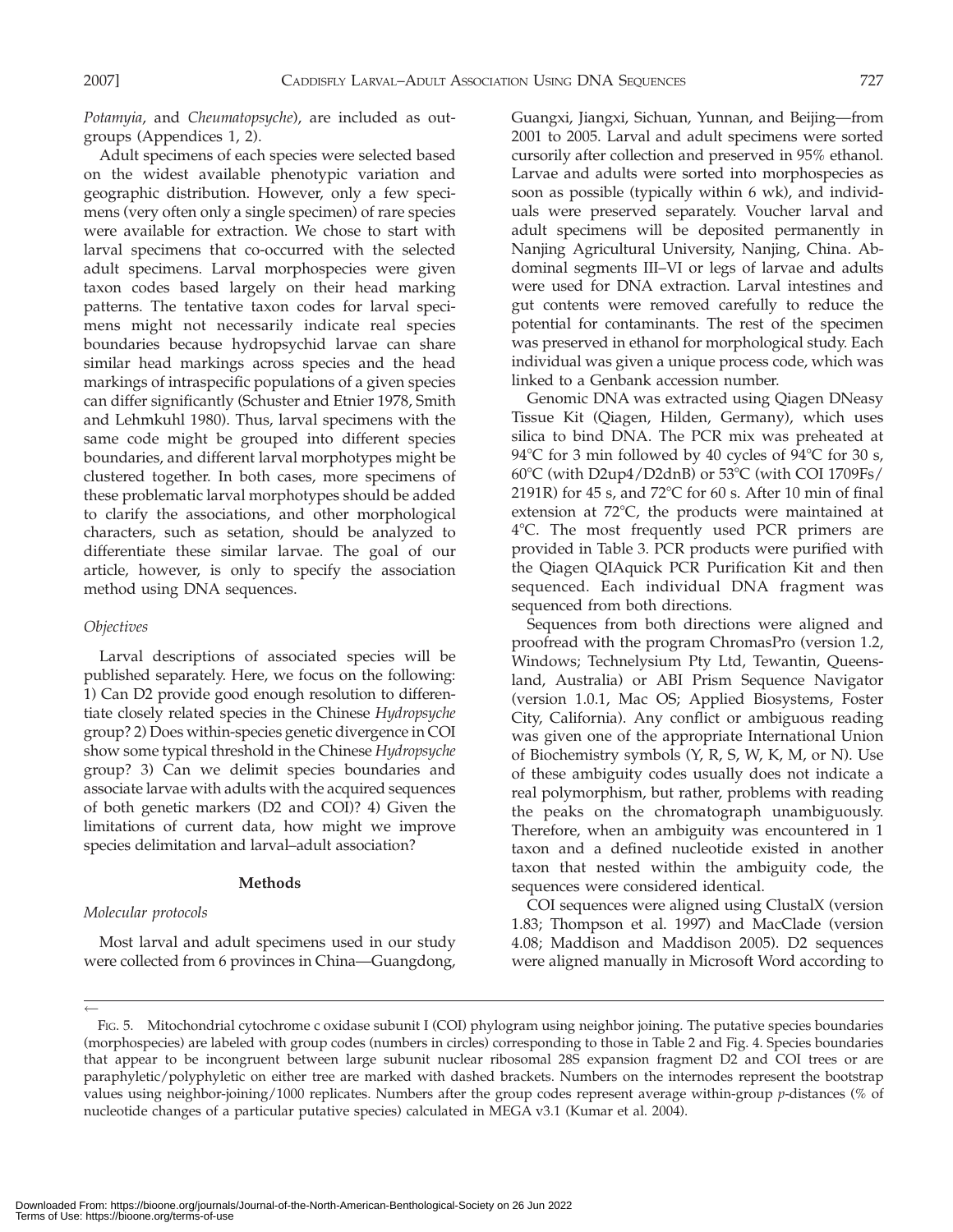the secondary structure (following Kjer 1995). Manual alignment was done to serve our other purpose of higher-level phylogenetics. However, it was not necessary for closely related species, where the secondary structure of D2 sequences is nearly identical. Multiple D2 sequences can be aligned first in ClustalX and then adjusted by eye. The D2 alignment is available from the authors and on KMK's web site (http://www.rci. rutgers.edu/~insects/indexpersonnel.htm). Primer regions were eliminated from the final sequences (COI: 439 base pairs [bp], D2:  $~130$  bp). D2 has shown significant length variation in the family Hydropsychidae but little length variation within the Hydropsyche group. Unalignable regions in D2 sequences of outgroups were excluded from the analysis because these regions did not improve the resolution of the phylogenetic relationships among ingroup individuals.

## Phylogenetic analysis

Phylograms were constructed independently from D2 and COI sequences using distance and neighborjoining in PAUP\*4.0b10 (Swofford 2003). Distance parameters were obtained as follows: 1) DNA distances were estimated using the Kimura-2-parameter (K2P) model, 2) missing and ambiguous data were ignored for pairwise comparisons, 3) all substitutions were estimated or counted, and 4) the distance criterion was set to minimum evolution. The K2P model was used to take into account transition and transversion changes. Pairwise distances and within- and between-species divergences of COI nucleotides were calculated in MEGA v3.1 (Kumar et al. 2004) to provide comparisons to other species diagnosis works. Bootstrap values were calculated in PAUP\*4.0b10 using neighbor-joining for 1000 replicates; groups with a frequen $cy > 50\%$  were retained.

### Results

## Species boundaries in the Hydropsyche group across D2 and COI

D2 phylogram.—D2 sequences were collected from 143 individuals, including 10 outgroup taxa and 133 Hydropsyche group specimens. The D2 length of the Hydropsyche group ranges from 421 to 427 bp, with only minor length heterogeneity among species. In contrast to mitochondrial protein-coding genes, D2 is cytosine/guanine  $(C/G)$ -rich, with the average nucleotide composition of C and G at 30.3% and 35.9%, respectively. A similar pattern was observed in the 10 outgroup taxa, with the nucleotide composition of C and G at 29.8% and 35.3%, respectively. Thirty-four putative Hydropsyche group species, delimited based

on male genitalia, are listed in Table 2 and marked on the D2 phylogram (Fig. 4). Species boundaries that appear to be paraphyletic or polyphyletic on the D2 tree and boundaries that are incongruent between COI and D2 trees are marked with dashed parentheses.

D2 successfully delimited 15 species with multiple specimens: Hydatomanicus ovatus Li, Tian, and Dudgeon (species 2), Herbertorossia quadrata (species 3), Ceratopsyche n sp d15 (species 4), Mexipsyche n sp 20060413\_01 (species 9), Hydropsyche polyacantha Li and Tian (species 10), Mexipsyche grahami Banks c1 (species 12), Mexipsyche n sp 2005\_01 (species 13), Mexipsyche n sp 20060414\_01 (species 15), Mexipsyche furcula Tian and Li (species 16), M. grahami Banks c10 (species 18), Ceratopsyche 20060315\_01 (species 21), Ceratopsyche conoidea Li and Tian (species 24), Ceratopsyche compressa Li and Tian (species 25), Ceratopsyche simulata Mosely (species 28), and Ceratopsyche serpentina (Schmid) (species 33). In addition, 10 species, each represented by a single specimen [Hydropsyche hedini Forsslund, Ceratopsyche kozhantschikovi (Martynov), Mexipsyche n sp 2005\_02, Ceratopsyche 20060320\_01, Ceratopsyche gautamittra (Schmid), Ceratopsyche fukienensis (Schmid), Ceratopsyche 20060316\_01, Ceratopsyche CR09, Ceratopsyche penicillata (Martynov), and Ceratopsyche columnata (Martynov)] all fell outside the delimited species boundaries listed above. However, the number of nucleotide changes in D2 can be very small between some closely related species, especially in Ceratopsyche. Consequently, bootstrap support for most Ceratopsyche species is very low (Fig. 4). Nevertheless, in all but a few species (see below), the changes provided enough characters to cluster the individuals of the same species together and to exclude individuals of different species from the species boundary.

D2 failed to yield monophyly in 2 species groups the Mexipsyche rhomboana (Martynov) group (species 5, 6, 7) and the Hydropsyche formosana Ulmer group (11a, 11b, 11c)—and in 2 other species (22 and 31). Species 22 and 31 (Ceratopsyche 20060314\_01 and Ceratopsyche tetrachotoma Li and Tian, respectively) are paraphyletic on the D2 phylogram but monophyletic on the COI phylogram. At this time, species delimitations in the 2 problematic species groups cannot be assured because of the lack of COI sequences and sufficient specimens for some morphospecies (see below).

Mexipsyche rhomboana group (5, 6, and 7; Fig. 4) contains 3 morphospecies—M. 20060406\_01, M. 20060406\_02, and M. rhomboana. Six M. rhomboana specimens (245/251/255/256/260/MX01) are mixed together with M. 20060406\_01 (252/254) and M. 20060406\_02 (261). The intraspecific genetic divergence of M. rhomboana appears to be much greater than that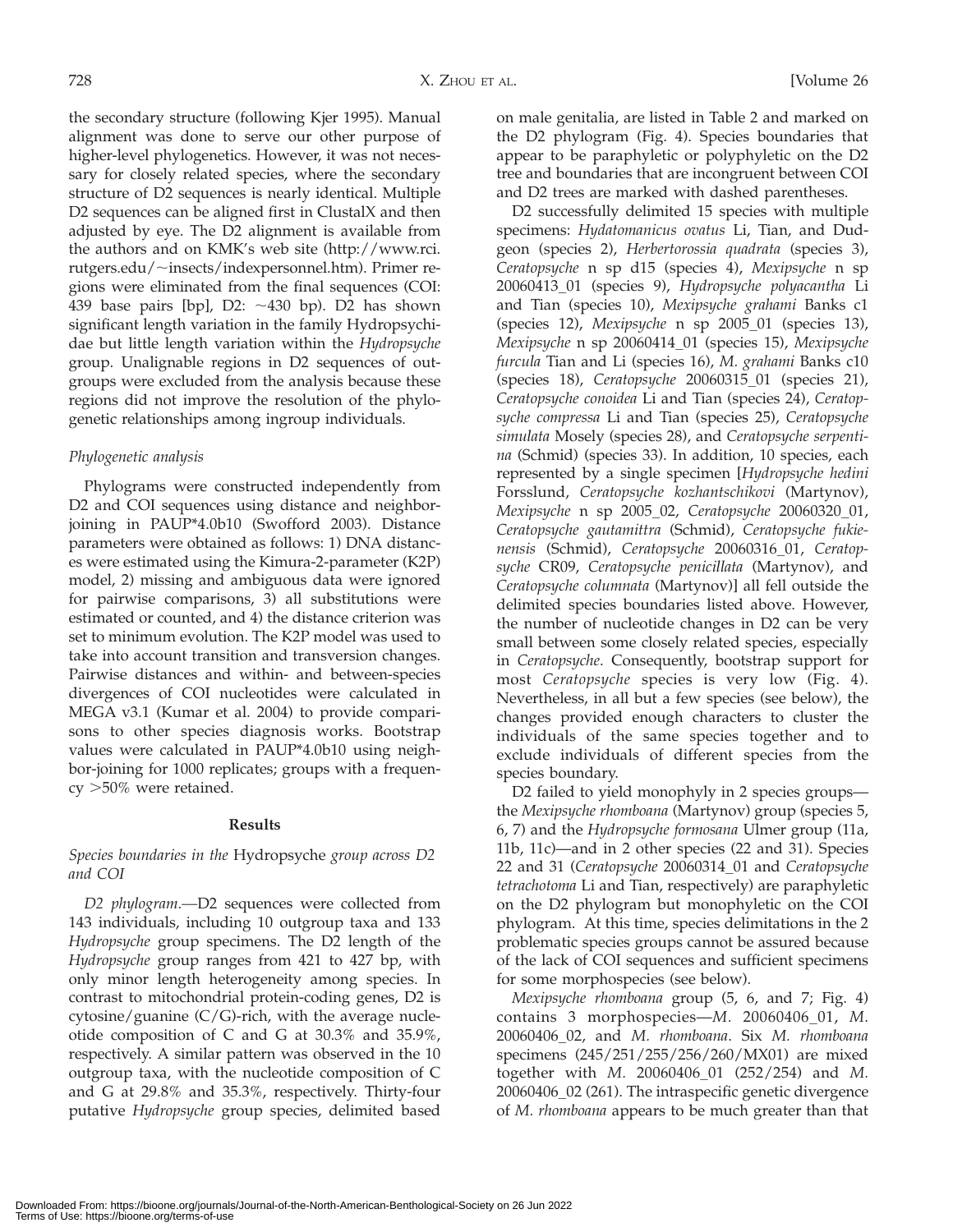of the other 2 morphospecies, whereas 2 individuals of different morphospecies (254 and 261) share identical D2 sequences. At this time, COI sequences have been acquired from only 4 M. rhomboana specimens (255/ 256/260/MX01), which are monophyletic on the COI phylogram (Fig. 5). The morphological differences among these 3 morphospecies in the M. rhomboana group are very subtle. All specimens in this species group were collected from localities in close proximity to each other (Appendices 1, 2). Morphological variation also was observed among local populations. The paraphyletic pattern of D2 among these focal morphospecies suggests the existence of gene flow among local populations. It is certainly possible that the morphological differences are merely intraspecific and all specimens of the M. rhomboana group are actually variants of a single species (M. rhomboana). Lineage sorting and hybridization between distinctive species, however, cannot be excluded because of the lack of COI sequences in morphospecies 6 and 7. The acquisition of the COI sequences and additional specimens would help to clarify the ambiguity.

The H. formosana group consists of 3 exclusive clades: 11a, 11b, and 11c. Individuals of 11a have distinctive male genitalia. In addition, sympatric specimens 228/216 (11a) and 217 (11b) that differ in genital structures were clustered into distinctive clades on both D2 and COI, suggesting genetic isolation between local populations. This evidence indicates that 11a is a valid species that is different from H. formosana. The remaining individuals of the H. formosana group could not be differentiated easily by morphology although the dorsal projection on tergum X in 11c is not as protruding as in 11b. Thus, these individuals (085/087/133/217/218) all were identified as H. formosana, which formed 2 paraphyletic groups with clade 11a nested between them. Among others, specimens 085 and 087 were collected from a distinctive site that is isolated from all other collecting sites (Appendices 1, 2). Depending on species definition, it is possible that 11c represents a cryptic species that could not be differentiated solely by morphology from H. formosana. Evidence from an independent gene marker is required to solve the problem. COI amplifications, however, were not successful for 085 and 087, leaving its status an open question.

The D2 fragment provided enough changes to differentiate most Hydropsyche group species, with some ambiguity in a few species. However, these problems could be the result of imperfect taxonomy, which could be confirmed with additional sequences and additional specimens.

COI phylogram.—COI sequences were collected from all outgroup taxa and 101 ingroup individuals. A total

TABLE 4. Intraspecific p-distance (number of nucleotide changes divided by total number of nucleotides) of mitochondrial cytochrome c oxidase subunit I (COI) sequences in Hydropsyche sensu lato species. Species with intraspecific divergence that was significantly higher than the typical species threshold implied by other studies (e.g., 1% in Wells et al. 2001) are marked in bold. – indicates  $p$ -distance not available because only 1 specimen was sequenced.

| Group code     | Species             | Within-group $p$ -distance |
|----------------|---------------------|----------------------------|
| 1              | HY hedini           |                            |
|                | HT ovatus           | 0.0904                     |
| $rac{2}{3}$    | HB quadrata         | 0.0263                     |
| $\overline{4}$ | $CR$ n sp d $15$    | 0.0321                     |
| 5              | MX rhomboana        | 0.1175                     |
| 8              | CR kozhantschikovi  |                            |
| 9              | MX n sp 20060413_01 | 0.0638                     |
| 10             | HY polyacantha      | 0.0046                     |
| 11a            | HY 20060328_02      | 0.0016                     |
| 11b            | HY formosana        | 0.0000                     |
| 12             | MX grahami c1       | 0.0015                     |
| 13             | MX n sp 2005_01     | 0.0071                     |
| 14             | MX n sp 2005_02     |                            |
| 16             | MX furcula          | 0.0000                     |
| 17             | MX grahami          | 0.1048                     |
| 18             | MX grahami c10      | 0.0129                     |
| 19             | CR 20060320_01      |                            |
| 20             | CR gautamittra      |                            |
| 21             | CR 20060315_01      | 0.0092                     |
| 22             | CR 20060314 01      | 0.0000                     |
| 23             | CR fukienensis      |                            |
| 24             | CR conoidea         | 0.0284                     |
| 25             | CR compressa        | 0.0038                     |
| 26             | CR 20060316_01      |                            |
| 27             | CR <sub>09</sub>    |                            |
| 28             | CR simulata         | 0.0018                     |
| 30             | CR sp118            | 0.0092                     |
| 31             | CR tetrachotoma     | 0.0152                     |
| 32             | CR columnata        |                            |
| 33             | CR serpentina       | 0.0391                     |

of 439 bp are included in the phylogenetic analysis. No length variation was observed across taxa. The average nucleotide composition of COI sequences in the Hydropsyche group showed an adenine/thymine (A/T)-rich pattern, with the nucleotide composition of A and T at 28.9% and 39.1%, respectively. Outgroup taxa did not differ significantly in nucleotide composition (A and T were 29.9% and 38.6%, respectively). The corresponding group codes are labeled in Fig. 5. Species boundaries that appear to be paraphyletic or polyphyletic on the COI tree and boundaries that are incongruent between COI and D2 trees are marked with dashed brackets. Branch supports (both bootstrap and posterior possibility values [not shown]) typically were high in the COI tree on most of the putative species nodes including Ceratopsyche, whose branch supports generally were low on the D2 phylogram. This difference is probably because COI sequences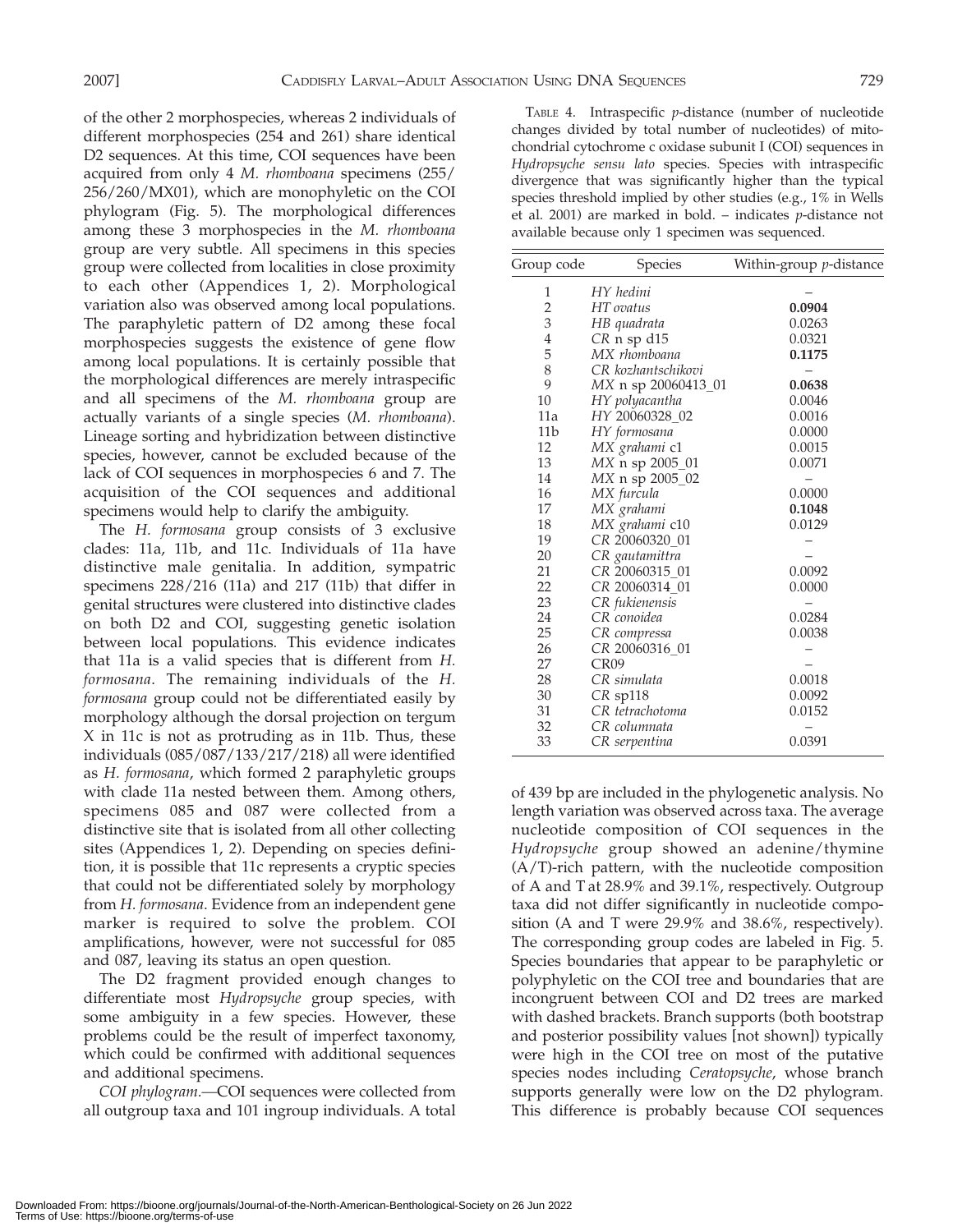| Group<br>code               | 9                | 16               | 17               | 18               | 24               | $\overline{2}$   | 25               | 28               | 33               | 13               | 14               | 3                | 30               |
|-----------------------------|------------------|------------------|------------------|------------------|------------------|------------------|------------------|------------------|------------------|------------------|------------------|------------------|------------------|
| 16                          | 0.1522           |                  |                  |                  |                  |                  |                  |                  |                  |                  |                  |                  |                  |
| 17                          | 0.1666           | 0.1454           |                  |                  |                  |                  |                  |                  |                  |                  |                  |                  |                  |
| 18                          | 0.1672           | 0.1612           | 0.1392           |                  |                  |                  |                  |                  |                  |                  |                  |                  |                  |
| 24                          | 0.1586           | 0.1705           | 0.1469           | 0.1558           |                  |                  |                  |                  |                  |                  |                  |                  |                  |
| $\sqrt{2}$                  | 0.1640           | 0.1547           | 0.1572           | 0.1713           | 0.1689           |                  |                  |                  |                  |                  |                  |                  |                  |
| 25                          | 0.1846           | 0.1575           | 0.1891           | 0.1564           | 0.1571           | 0.1822           |                  |                  |                  |                  |                  |                  |                  |
| 28                          | 0.1711           | 0.1585           | 0.1641           | 0.1579           | 0.1378           | 0.1746           | 0.1558           |                  |                  |                  |                  |                  |                  |
| 33                          | 0.1602           | 0.1597           | 0.1604           | 0.1437           | 0.1392           | 0.1753           | 0.1569           | 0.1407           |                  |                  |                  |                  |                  |
| 13                          | 0.1568           | 0.1717           | 0.1625           | 0.1467           | 0.1552           | 0.1904           | 0.1645           | 0.1559           | 0.1608           |                  |                  |                  |                  |
| $14\,$                      | 0.1390           | 0.1517           | 0.1560           | 0.1560           | 0.1623           | 0.1579           | 0.1705           | 0.1595           | 0.1589           | 0.1549           |                  |                  |                  |
| $\ensuremath{\mathfrak{Z}}$ | 0.1680           | 0.1537           | 0.1620           | 0.1513           | 0.1647           | 0.1357           | 0.1775           | 0.1637           | 0.1640           | 0.1969           | 0.1588           |                  |                  |
| 30                          | 0.1751           | 0.1569           | 0.1688           | 0.1911           | 0.1608           | 0.1754           | 0.1445           | 0.1483           | 0.1654           | 0.1661           | 0.1762           | 0.1747           |                  |
| 20                          | 0.1708           | 0.1574           | 0.1521           | 0.1716           | 0.1586           | 0.1617           | 0.1836           | 0.1722           | 0.1690           | 0.1846           | 0.1800           | 0.1539           | 0.1762           |
| 11 <sub>b</sub>             | 0.1606           | 0.1653           | 0.1481           | 0.1689           | 0.1566           | 0.1344           | 0.1870           | 0.1954           | 0.1693           | 0.1788           | 0.1754           | 0.1436           | 0.1556           |
| 11a                         | 0.1615           | 0.1399           | 0.1464           | 0.1494           | 0.1481           | 0.1391           | 0.1819           | 0.1507           | 0.1285           | 0.1678           | 0.1683           | 0.1534           | 0.1748           |
| 12                          | 0.1731           | 0.1573           | 0.1578           | 0.1693           | 0.1754           | 0.1593           | 0.1815           | 0.1781           | 0.1708           | 0.1823           | 0.1541           | 0.1538           | 0.1732           |
| 10                          | 0.1519           | 0.1471           | 0.1467           | 0.1640           | 0.1599           | 0.1440           | 0.1732           | 0.1836           | 0.1759           | 0.1811           | 0.1511           | 0.1531           | 0.1724           |
| $\,4\,$                     | 0.1543           | 0.1319           | 0.1404           | 0.1477           | 0.1472           | 0.1424           | 0.1573           | 0.1636           | 0.1335           | 0.1759           | 0.1422           | 0.1161           | 0.1555           |
| 31                          | 0.1701           | 0.1688           | 0.1693           | 0.1610           | 0.1390           | 0.1878           | 0.1492           | 0.1168           | 0.1320           | 0.1434           | 0.1762           | 0.1752           | 0.1350           |
| 23<br>26                    | 0.1821<br>0.1526 | 0.1489<br>0.1710 | 0.1545<br>0.1577 | 0.1611<br>0.1803 | 0.1760<br>0.1546 | 0.1675<br>0.1853 | 0.1775<br>0.1686 | 0.1882<br>0.1472 | 0.1667<br>0.1462 | 0.1952<br>0.1706 | 0.1538<br>0.1617 | 0.1474<br>0.1821 | 0.1804<br>0.1533 |
| 19                          | 0.1697           | 0.1859           | 0.1623           | 0.1712           | 0.1464           | 0.1663           | 0.1688           | 0.1699           | 0.1635           | 0.1898           | 0.1549           | 0.1771           | 0.1579           |
| $\,$ 8 $\,$                 | 0.1481           | 0.1402           | 0.1281           | 0.1477           | 0.1270           | 0.1519           | 0.1486           | 0.1358           | 0.1293           | 0.1544           | 0.1207           | 0.1505           | 0.1304           |
| 22                          | 0.1651           | 0.1585           | 0.1765           | 0.1868           | 0.1580           | 0.1815           | 0.1706           | 0.1563           | 0.1784           | 0.1753           | 0.1640           | 0.1668           | 0.1613           |
| 21                          | 0.1451           | 0.1476           | 0.1643           | 0.1661           | 0.1486           | 0.1642           | 0.1654           | 0.1340           | 0.1639           | 0.1580           | 0.1463           | 0.1431           | 0.1424           |
| 32                          | 0.1765           | 0.1448           | 0.1577           | 0.1507           | 0.1353           | 0.1898           | 0.1375           | 0.1221           | 0.1299           | 0.1684           | 0.1595           | 0.1695           | 0.1304           |
| $\,1\,$                     | 0.1651           | 0.1550           | 0.1588           | 0.1682           | 0.1614           | 0.1246           | 0.1901           | 0.1711           | 0.1603           | 0.1593           | 0.1537           | 0.1634           | 0.1659           |
| 5                           | 0.1570           | 0.1754           | 0.1634           | 0.1579           | 0.1635           | 0.1696           | 0.1765           | 0.1758           | 0.1821           | 0.1691           | 0.1561           | 0.1769           | 0.1700           |
| 27                          | 0.1560           | 0.1425           | 0.1657           | 0.1572           | 0.1452           | 0.1701           | 0.1506           | 0.1358           | 0.1276           | 0.1840           | 0.1481           | 0.1497           | 0.1396           |
|                             |                  |                  |                  |                  |                  |                  |                  |                  |                  |                  |                  |                  |                  |

TABLE 5. Interspecific p-distance (number of nucleotide changes divided by total number of nucleotides) of mitochondrial cytochrome c oxidase subunit I (COI) sequences between Hydropsyche sensu lato species.

possess more changes than D2 sequences. A similar pattern also was observed in water beetles and dung beetles, where total tree support was always higher for COI than 28S (Monaghan et al. 2005). The intraspecific divergence of COI was significant, and divergence values ranged from 0.0000 to 0.1175. Among Hydropsyche group species, species 2 (H. ovatus), species 5 (M. rhomboana), species 9 (Mexipsyche n sp 20060413\_01), and species 17 (M. grahami [Banks]) showed greater intraspecific divergence than the typical species threshold (0.0904, 0.1175, 0.0638, and 0.1048, respectively; Table 4) and could be confused with the interspecific divergence (Table 5). Thus, no typical divergence threshold was observed that can assure species delimitation in Hydropsyche group species.

In H. ovatus (species 2), the COI sequence was acquired from only 1 pharate adult specimen because no mature adult specimen was available in our collection. COI amplification from pharate adults has been difficult. However, the larvae of this species have been associated with adults by examining the morphology of metamorphotypes. Therefore, larval specimens were used when calculating the intraspecific *p*distance for this species.

Species of the Chinese M. grahami group, including morphospecies 12/13/14/15/16/17/18, possess extremely subtle morphological variation in their male genital structures. Even so, D2 and COI sequences have both provided strong support for their species delimitations except in morphospecies 17 (COI amplification has not yet been successful for morphospecies 15). Morphospecies 17 (M. grahami) was paraphyletic on the COI phylogram—specimen 247 was sister to 222 (C. fukienensis)—but with very low branch support. Morphospecies 22 and 31, both of which were paraphyletic on the D2 phylogram, yielded monophyletic taxa on the COI phylogram.

### Examples of successful association

In addition to H. ovatus, whose larvae were associated through metamorphotype morphology, larvae of 8 other species were successfully associated with their adults using association criterion 1 or 2 (Fig.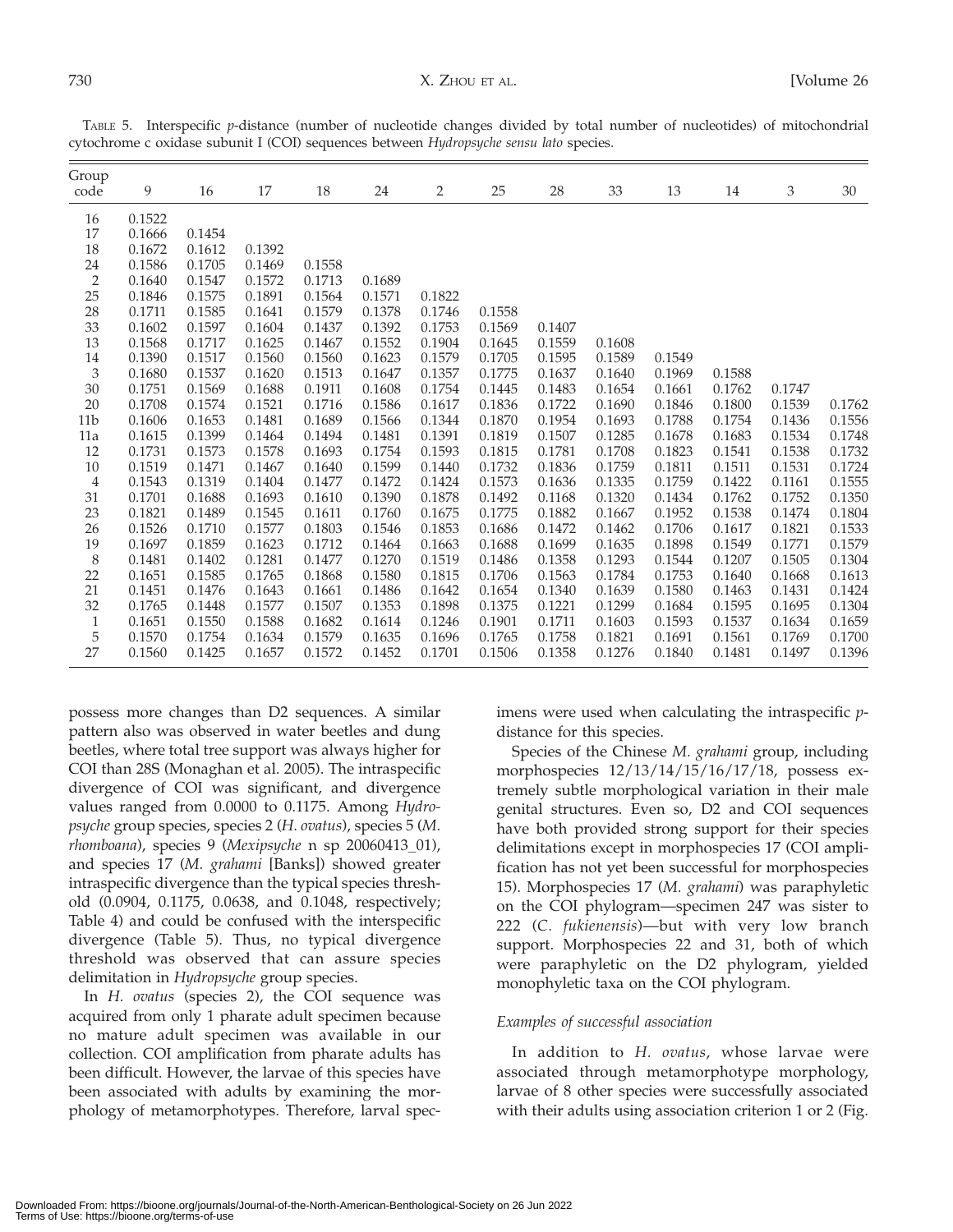| TABLE 5. | Extended. |
|----------|-----------|
|          |           |

| 0.1640<br>0.1502<br>0.1590 | 0.1249<br>0.1442 | 0.1623 |        |        |        |        |        |        |        |        |        |        |        |        |        |
|----------------------------|------------------|--------|--------|--------|--------|--------|--------|--------|--------|--------|--------|--------|--------|--------|--------|
| 0.1458                     | 0.1268           | 0.1415 | 0.1548 |        |        |        |        |        |        |        |        |        |        |        |        |
| 0.1413                     | 0.1253           | 0.1324 | 0.1412 | 0.1515 |        |        |        |        |        |        |        |        |        |        |        |
| 0.1587                     | 0.1731           | 0.1653 | 0.1622 | 0.1754 | 0.1500 |        |        |        |        |        |        |        |        |        |        |
|                            |                  |        |        |        |        |        |        |        |        |        |        |        |        |        |        |
| 0.1692                     | 0.1692           | 0.1711 | 0.1698 | 0.1547 | 0.1503 | 0.1940 |        |        |        |        |        |        |        |        |        |
| 0.1754                     | 0.1845           | 0.1594 | 0.1594 | 0.1716 | 0.1600 | 0.1716 | 0.1821 |        |        |        |        |        |        |        |        |
| 0.1731                     | 0.1640           | 0.1832 | 0.1709 | 0.1617 | 0.1613 | 0.1412 | 0.1744 | 0.1731 |        |        |        |        |        |        |        |
| 0.1572                     | 0.1572           | 0.1266 | 0.1438 | 0.1329 | 0.1240 | 0.1306 | 0.1590 | 0.1344 | 0.1458 |        |        |        |        |        |        |
| 0.1822                     | 0.1617           | 0.1611 | 0.1663 | 0.1602 | 0.1545 | 0.1549 | 0.2000 | 0.1708 | 0.1640 | 0.1458 |        |        |        |        |        |
| 0.1486                     | 0.1463           | 0.1514 | 0.1439 | 0.1508 | 0.1347 | 0.1432 | 0.1840 | 0.1611 | 0.1646 | 0.1337 | 0.0686 |        |        |        |        |
| 0.1617                     | 0.1708           | 0.1602 | 0.1667 | 0.1686 | 0.1477 | 0.0964 | 0.1718 | 0.1617 | 0.1481 | 0.1253 | 0.1503 | 0.1474 |        |        |        |
| 0.1812                     | 0.1560           | 0.1363 | 0.1582 | 0.1460 | 0.1418 | 0.1758 | 0.1783 | 0.1743 | 0.1560 | 0.1399 | 0.1881 | 0.1657 | 0.1858 |        |        |
| 0.1726                     | 0.1715           | 0.1702 | 0.1704 | 0.1519 | 0.1551 | 0.1679 | 0.1897 | 0.1664 | 0.1766 | 0.1607 | 0.1846 | 0.1804 | 0.1766 | 0.1687 |        |
| 0.1481                     | 0.1663           | 0.1509 | 0.1499 | 0.1488 | 0.1335 | 0.1238 | 0.1718 | 0.1526 | 0.1686 | 0.1276 | 0.1481 | 0.1303 | 0.1230 | 0.1881 | 0.1681 |

3A, B): H. quadrata (species 3), C. n sp d15 (species 4), H. 20060328\_02 (species 11a), M. grahami c1 (species 12), M. grahami c10 (species 18), C. conoidea (species 24), C. simulata (species 28), and C. serpentina (species 33). Meanwhile, H. formosana (species 11b) was tentatively associated (leaving clade 11c [specimens 085 and 087]) aside. Further work, including morphological analysis and addition of COI sequences, on local population 11c is expected to confirm the association.

Two species, H. polyacantha (species 10) and M. n sp 2005 01 (species 13) fulfill association criterion 1 (sequence identity) in only 1 of 2 gene markers. Their larvae fall outside the reference species boundaries on the alternative gene phylogram. They are very probably larvae of the species, but additional specimens (adults or larvae) are required to confirm the association. We also expect the acquisition of the COI sequence of individual 241 to assure the association in C. compressa (species 25).

Larval specimens of several species (5/6/7/9/15/ 17/21/22/31) are not available in the collection or not yet sequenced. The addition of larval specimens might lead to successful associations. Rare species, for which only a single adult male specimen was available, could be associated only through sequence identity across both genes (association criterion 1) until larval specimens are collected or until additional adult specimens are added to the data set.

#### **Discussion**

#### Species recognition method

Larval association should not be confused with phylogenetic analysis. The goal of larval association is to find the closest identified sequence to that of the unknown larva. Phylogenetic systems that use only synapomorphies as data to infer relatedness assume bifurcation of noninterbreeding terminal taxa, an assumption that is invalidated at the intraspecific level. Our neighbor-joining method also produces a bifurcating tree, but it is more likely to link haplotypes that are very similar. For the most closely related taxa, it might be advantageous to cluster individuals that share similar haplotypes. The bifurcating phylogenetic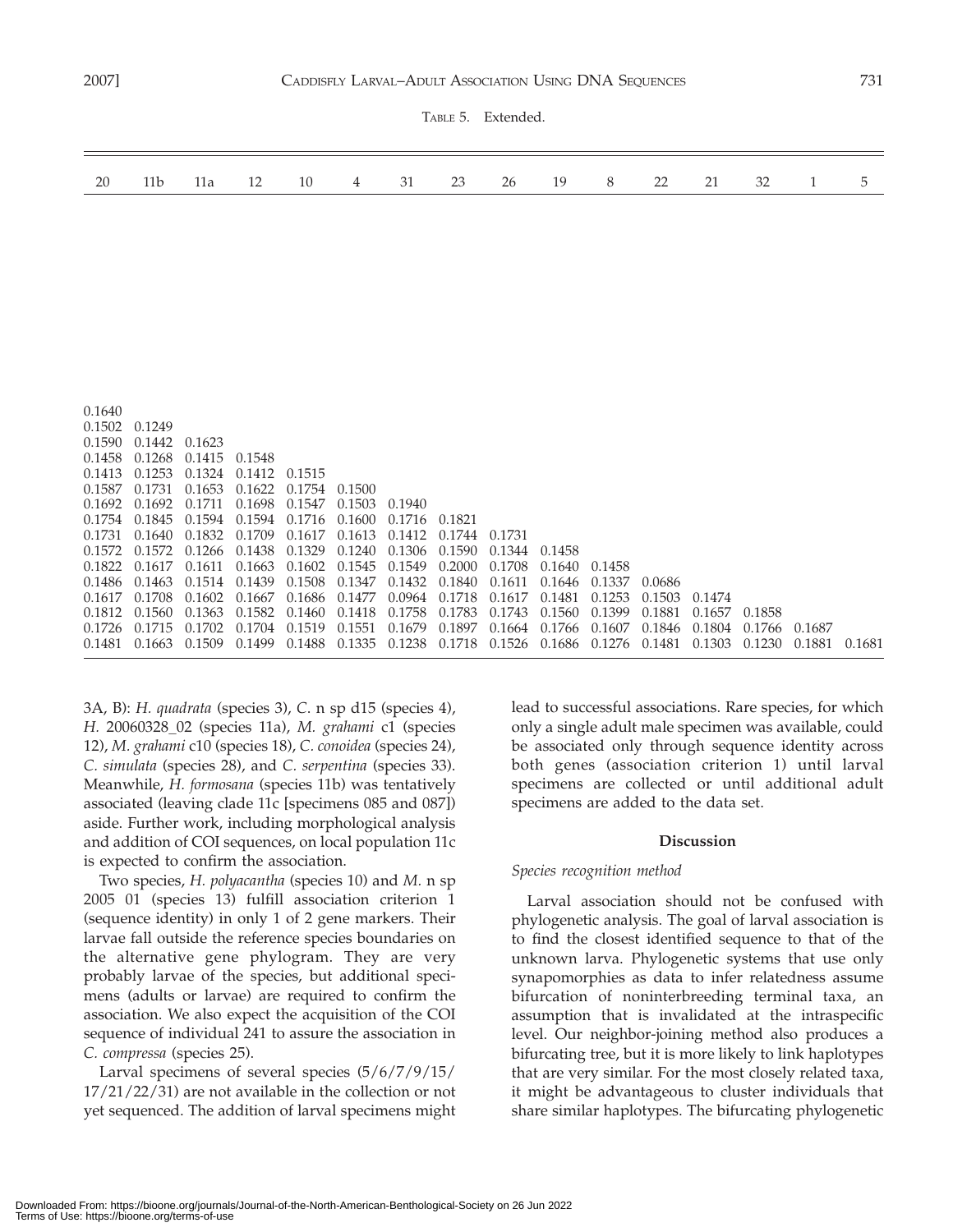pattern in interspecific relationships is not expected at the intraspecific level because ancestral haplotypes are rarely extinct in the population and ''a single ancestral haplotype may give rise to multiple, descendent haplotypes'' (Crandall and Templeton 1996). On the other hand, if sequence divergence has even a coarse relationship to time, then the individuals that share a more recent common ancestor, regardless of their network breeding relationships, should possess fewer nucleotide changes when they are compared to each other than when they are compared to other individuals. It is not coincidental that species recognized from adult males with traditional morphological methods are nearly identical to species boundaries revealed in the neighbor-joining trees. Where they differ, the neighbor-joining trees revealed species that had not yet been diagnosed with morphological methods alone. We do not advocate distance methods for phylogenetic analysis, but we find that neighborjoining is adequate for the larval association work we propose. In addition, we predict that as the databases grow to thousands or tens of thousands of individuals, the speed of neighbor-joining will be increasingly important. None of our conclusions are dependent on our choice of optimality criterion, however, so those who favor parsimony or likelihood alternatives would be free to use them.

# Species delimitation using DNA and morphology

Monaghan et al. (2005) proposed that the congruence between nuclear 28S and mitochondrial COI could be used to delimit putative species boundaries for poorly known tropical beetles. Furthermore, independent DNA sequences alone were believed to be sufficient to define unknown species. We agree that independent lines of DNA evidence might delimit tentative boundaries for species found in poorly known faunas. However, we believe that morphological studies are crucial to reinforce the hypothesized species boundaries and to provide meaningful species diagnoses.

Species boundaries in our study were confirmed by comparing independent gene trees, but we are not attempting to delimit species solely on the basis of DNA sequences. In fact, species boundaries are always proposed with morphological characters prior to DNA analysis (but see Huber 2003). Individuals are considered conspecifics only if they have essentially the same genital structure. Because our method relies heavily on adult morphology, 2 potential problems could affect a species delimitation and association. First, in our study, sibling species whose morphological characters are indistinguishable, but that are reproductively isolated, will be considered populations of the same species. However, if both gene markers indicate that these populations are highly exclusive (i.e., each of them forms a monophyletic group), larvae of each monophyletic group will be associated independently no matter how the species was first defined. The 2 paraphyletic clades (11b and 11c) in H. formosana are probably an example of sibling species, although additional COI sequences and specimens are needed to support this hypothesis. Of course, it is possible that their larval or adult or both forms might not be differentiable based on morphology because sibling species often are thought to be the result of recent speciation.

Second, polymorphisms in male genitalia will cause oversplitting in species delimitation, and various morphs of a given species would be treated as different species. Larvae can be associated independently for each morphospecies if each of them forms an exclusive clade, which could be the case if various morphospecies were collected in allopatry. However, if individuals of various morphospecies are mixed together on a DNA phylogram, such as in the case of the M. rhomboana group, a carefully designed sampling program should be undertaken. In the meantime, one should be cautious about any larval association made for these morphospecies.

The purpose of our study was to use DNA to associate larvae and adults. A thorough investigation of species taxonomy of Chinese Hydropsychidae is beyond the scope of our paper. Nevertheless, an ideal species taxonomy should consider male genital morphology and a combination of other independent characters, such as morphology of the different life stages, independent molecular data sets, geographic information, etc. In addition, associated larvae can be used to support species delimitation of the adults in holometabolous taxa like caddisflies. For example, the adults of 2 Mexipsyche species, M. grahami c1 (species 12) and M. grahami c10 (species 18), have only minor differences in their male genitalia. In contrast, their larvae differ significantly in their head markings larvae of M. grahami c1 have a uniformly darkened head capsule, whereas larvae of M. grahami c10 have the typical A-shaped markings shared by most M. grahami group members. Combining evidence from the male morphology, geographic distribution, larval morphology, and independent molecular markers, we infer that these 2 phenotypes are different species.

Larval–adult associations using traditional techniques are critical when specimens are scarce and DNA sequences are difficult to amplify, such as in the case of H. ovatus (species 2). Limited specimen sources are not uncommon in explorations of a poorly known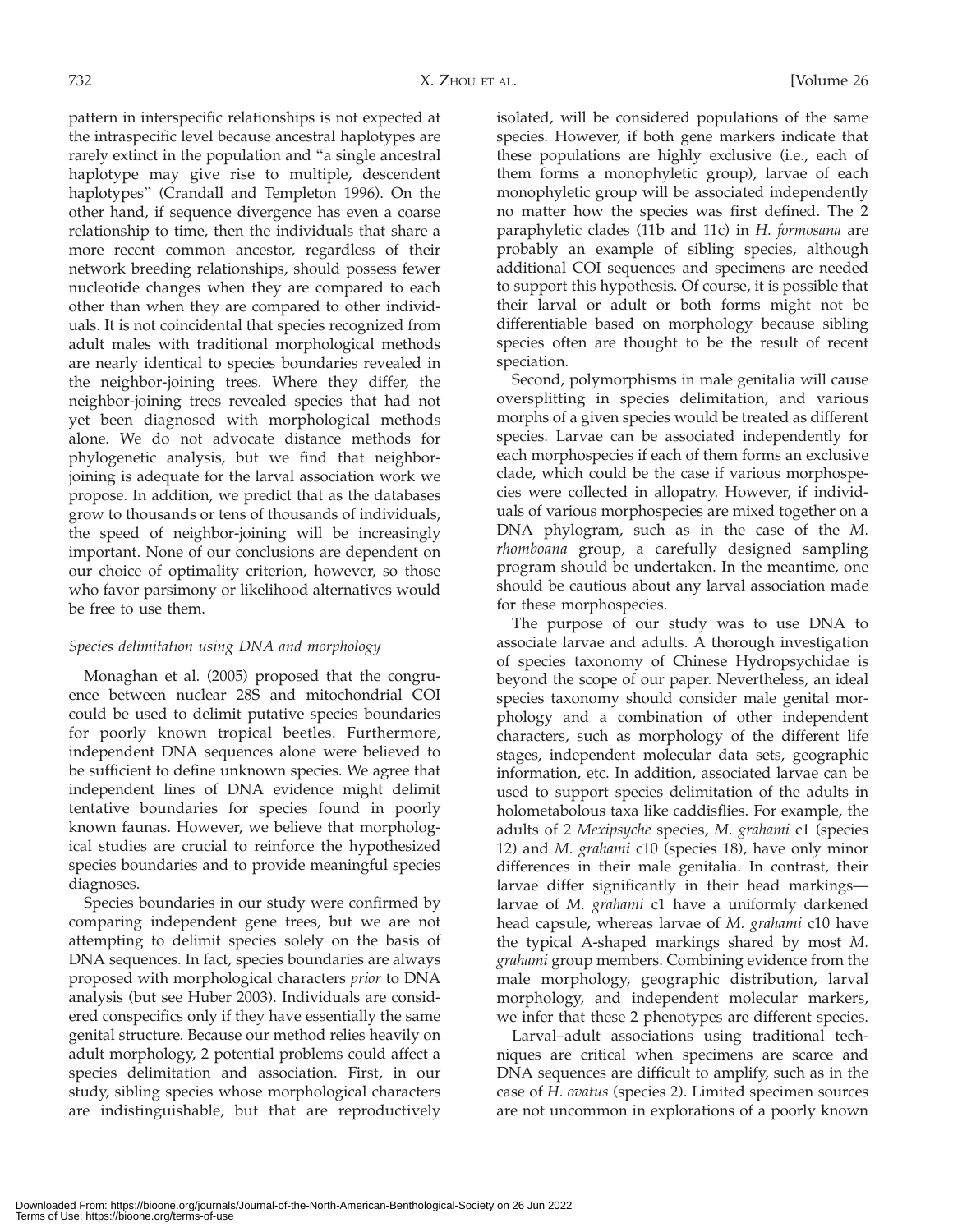fauna where the collecting effort is condensed into a short period of time. In most cases, researchers prefer visiting a variety of locations rather than thoroughly investigating the fauna at any particular site. Moreover, larval rearing operations are rarely attempted. Thus, we emphasize that a combination of approaches for associating larvae and adults will improve the chance of successful associations.

#### Sampling strategy

Thorough sampling is critical in larval–adult association. Incomplete sampling can lead to an incorrect association because of potential species-level polyphyly. Good sampling should include as many closely related species as possible, and DNA should be extracted from multiple individuals of each species when specimens are available. The widest range of intraspecific morphological differentiation from the widest geographic distribution should be included when choosing the particular individuals for DNA analysis. Adult specimens with intraspecific variations of genital structures or other morphological characters should be included in the analysis. Larval morphs that are putatively considered to be of the same species in a priori DNA analysis also should be included. Specimens of different species collected sympatrically can be used to test for potential hybridization.

Among the association criteria, sequence identity (criterion 1; Fig. 3A) is more likely to be obtained when larval and adult specimens are collected from the same site. Thus, to associate a particular species, the best collecting strategy is to collect repeatedly at the same site over different seasons. If collecting must be done intensively in a short period, or if a significant part of the fauna is unknown, the best strategy is to collect samples from geographic regions that are as far apart from each other as possible. In the latter case, criterion 2 (Fig. 3B) is more likely to meet the objective of associating larvae and adults.

#### Feasibility and prospects

As in the DNA method, conventional association approaches also can be affected by species-level polyphyly, which can obscure species boundaries. Larvae of different species can possess similar morphology because of hybridization or retention of ancestral polymorphisms. These obscured species boundaries might be clarified by examining a greater number of metamorphotypes or by rearing many larvae of various morphotypes. Unfortunately, associations by conventional approaches were beyond the scope of our work, because in our collecting experience, metamorphotypes were rare, and we were neither prepared nor equipped to undertake largescale larval rearing. Thus, it is much easier to acquire a great number of DNA sequences from multiple individuals of a particular species. The number of DNA sequences is crucial in population-level studies.

In addition, minute differences in larval morphologies can be overlooked easily when the disassociated larval sclerites from a pupal case are being examined (although a careful taxonomist with good optics probably will succeed when a metamorphotype is available). If metamorphotypes were available for only 1 of these closely related species, or if larval rearing were only successful in only 1 of these species, all larvae that possessed similar morphological characters probably would be assigned to this 1 species. The M. grahami group (morphospecies 12/13/14/15/16/17/ 18) provides a good example. Larval specimens #157/ HY13/021/155/035 originally were identified as the same species because the differences in their head markings were very small. It became clear that they actually belong to different species when additional adult specimens of these closely related Mexipsyche species were added to the phylogram. In this case, we would have missed the opportunity to differentiate these similar larval specimens had we examined only their larval sclerites. Thus, the DNA method provides potentially finer resolution in differentiating larvae with similar morphological characters than the morphological method by providing a finite number of potential species hypotheses the morphologist should consider.

In addition to its reliability, the DNA method is expected to be an efficient way to associate the entire Chinese caddisfly fauna. Molecular characterization of an entire fauna might seem to be a daunting task at the onset, but progress will accelerate the work. The more complete the DNA database, the easier future associations will become. The chance of obtaining successful associations might not be very high at the beginning of the work (for example, only 11 out of 34 recognized putative Hydropsyche group species were associated in this initial effort), but the number is expected to increase at a faster pace as DNA sequences accumulate with time.

To date,  $\sim$ 30 Chinese hydropsychid species, including all Chinese genera of Hydropsychidae except Oestropsyche and Aethaloptera, have been associated. As we gain knowledge in larval taxonomy, studies on the ecology and biology of the species can begin. In particular, tolerance values can be assigned to specific species, and the opportunity to use hydropsychid larvae in biomonitoring of China's aquatic habitats will be greatly improved.

Last, our work provides a fundamental framework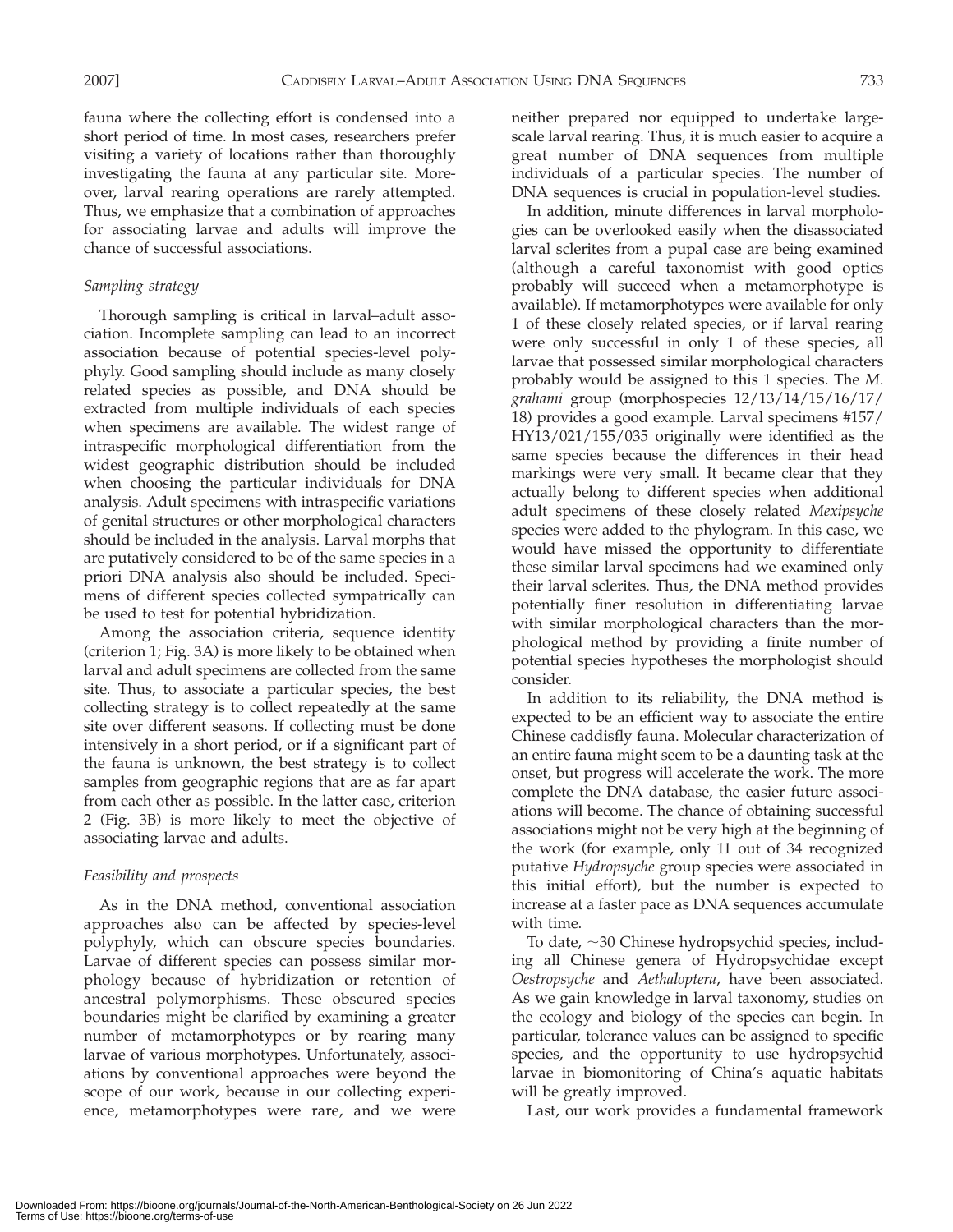for solving similar problems in other taxa, including many of the economically or medically important groups, such as aphids and mosquitoes. And of course, our work will facilitate identifications in other unknown life stages (e.g., eggs, pupae, early larval instars) and various seasonal, geographic, or caste morphotypes.

## Acknowledgements

We appreciate Changhai Sun of Nanjing Agricultural University, China, for his important works on morphological identification of most of the Hydropsychidae specimens encountered in our study. Lianfang Yang and Changhai Sun of Nanjing Agricultural University, and Christy Jo Geraci of Clemson University all have been extremely helpful in organizing and conducting our hydropsychid explorations in China. Xiaoli Tong of South China Agricultural University and Changfa Zhou of Nanjing Normal University participated in our explorations. We also thank all the faculty members and students in Lianfang Yang's laboratory for their hard work in sorting and identifying caddisfly specimens. Kenneth MacDonald III of Rutgers University, Roger Blahnik of the University of Minnesota, and 2 anonymous referees provided important comments on the manuscript. This work was supported by the National Science Foundation (NSF DEB-0316504).

# Literature Cited

- ANTUNES, A., AND M. J. RAMOS. 2005. Discovery of a large number of previously unrecognized mitochondrial pseudogenes in fish genomes. Genomics 86:708–717.
- AOKI, S., C. D. VONDOHLEN, U. KUROSU, AND H. ISHIKAWA. 1997. Migration to roots by first-instar nymphs, and not by alates, in the gall aphid Clydesmithia canadensis. Naturwissenschaften 84:35–36.
- BABCOCK, C. S., AND J. M. HERATY. 2000. Molecular markers distinguishing Encarsia formosa and Encarsia luteola (Hymenoptera: Aphelinidae). Annals of the Entomological Society of America 93:738–744.
- BAUM, D. A., AND M. J. DONOGHUE. 1995. Choosing among alternative phylogenetic species concepts. Systematic Botany 20:560–573.
- CATERINO, M. S., AND A. K. TISHECHKIN. 2006. DNA identification and morphological description of the first confirmed larvae of Hetaeriinae (Coleoptera: Histeridae). Systematic Entomology 31:405–418.
- CRANDALL, K. A., AND A. R. TEMPLETON. 1996. Applications of intraspecific phylogenetics. Pages 81–99 in P. H. Harvey, A. J. L. Brown, J. M. Smith, and S. Nee (editors). New uses for new phylogenies. Oxford University Press, Oxford, UK.
- DOVER, G. 1984. Molecular drive: a cohesive mode of species evolution. Nature 299:111–117.
- DUDGEON, D. 1999. Tropical Asian streams: zoobenthos, ecology and conservation. Hong Kong University Press, Hong Kong.
- FLOYD, M. A. 1995. Larvae of the caddisfly genus Oecetis (Trichoptera: Leptoceridae) in North America. Bulletin of the Ohio Biological Survey, New Series 10(3):1–85.
- FRANIA, H. E., AND G. B. WIGGINS. 1997. Analysis of morphological and behavioural evidence for the phylogeny and higher classification of Trichoptera (Insecta). Royal Ontario Museum Life Sciences Contributions 160. Royal Ontario Museum, Toronto, Ontario.
- FUNK, D. J., AND K. E. OMLAND. 2003. Species-level paraphyly and polyphyly: frequency, causes, and consequences, with insights from animal mitochondrial DNA. Annual Review of Ecology, Evolution, and Systematics 34:397– 423.
- GILLESPIE, J., J. CANNONE, R. GUTELL, AND A. COGNATO. 2004. A secondary structural model of the 28S rRNA expansion segments D2 and D3 from rootworms and related leaf beetles (Coleoptera: Chrysomelidae; Galerucinae). Insect Molecular Biology 13:495–518.
- GLOVER, J. B. 1996. Larvae of the caddisfly genera Triaenodes and Ylodes (Trichoptera: Leptoceridae) in North America. Bulletin of the Ohio Biological Survey, New Series  $11(2):1-89+vii.$
- GUI, F., AND L. YANG. 2000. Four new species and two new records of Arctopsychidae from China (Insecta: Trichoptera). Acta Zootaxonomica Sinica 25:419–425.
- HAY, J. M., S. D. SARRE, AND C. H. DAUGHERTY. 2004. Nuclear mitochondrial pseudogenes as molecular outgroups for phylogenetically isolated taxa: a case study in Sphenodon. Heredity 93:468–475.
- HEBERT, P. D. N., A. CYWINSKA, S. L. BALL, AND J. R. DEWAARD. 2003. Biological identifications through DNA barcodes. Proceedings of the Royal Society of London Series B Biological Sciences 270:313–321.
- HEBERT, P. D. N., AND T. R. GREGORY. 2005. The promise of DNA barcoding for taxonomy. Systematic Biology 54: 852–859.
- HUBER, B. A. 2003. Rapid evolution and species-specificity of arthropod genitalia: fact or artifact? Organisms, Diversity and Evolution 3:63–71.
- HUDSON, R., AND M. TURELLI. 2003. Stochasiticity overrules the "three-times rule": genetic drift, genetic draft, and coalescence times for nuclear loci versus mitochondrial DNA. Evolution 57:182–190.
- KJER, K. M. 1995. Use of ribosomal-RNA secondary structure in phylogenetic studies to identify homologous positions—an example of alignment and data presentation from the frogs. Molecular Phylogenetics and Evolution 4: 314–330.
- KJER, K. M., R. J. BLAHNIK, AND R. W. HOLZENTHAL. 2001. Phylogeny of Trichoptera (caddisflies): characterization of signal and noise within multiple datasets. Systematic Biology 50:781–816.
- KUMAR, S., K. TAMURA, AND M. NEI. 2004. MEGA3: integrated software for Molecular Evolutionary Genetics Analysis and sequence alignment. Briefings in Bioinformatics 5: 150–163.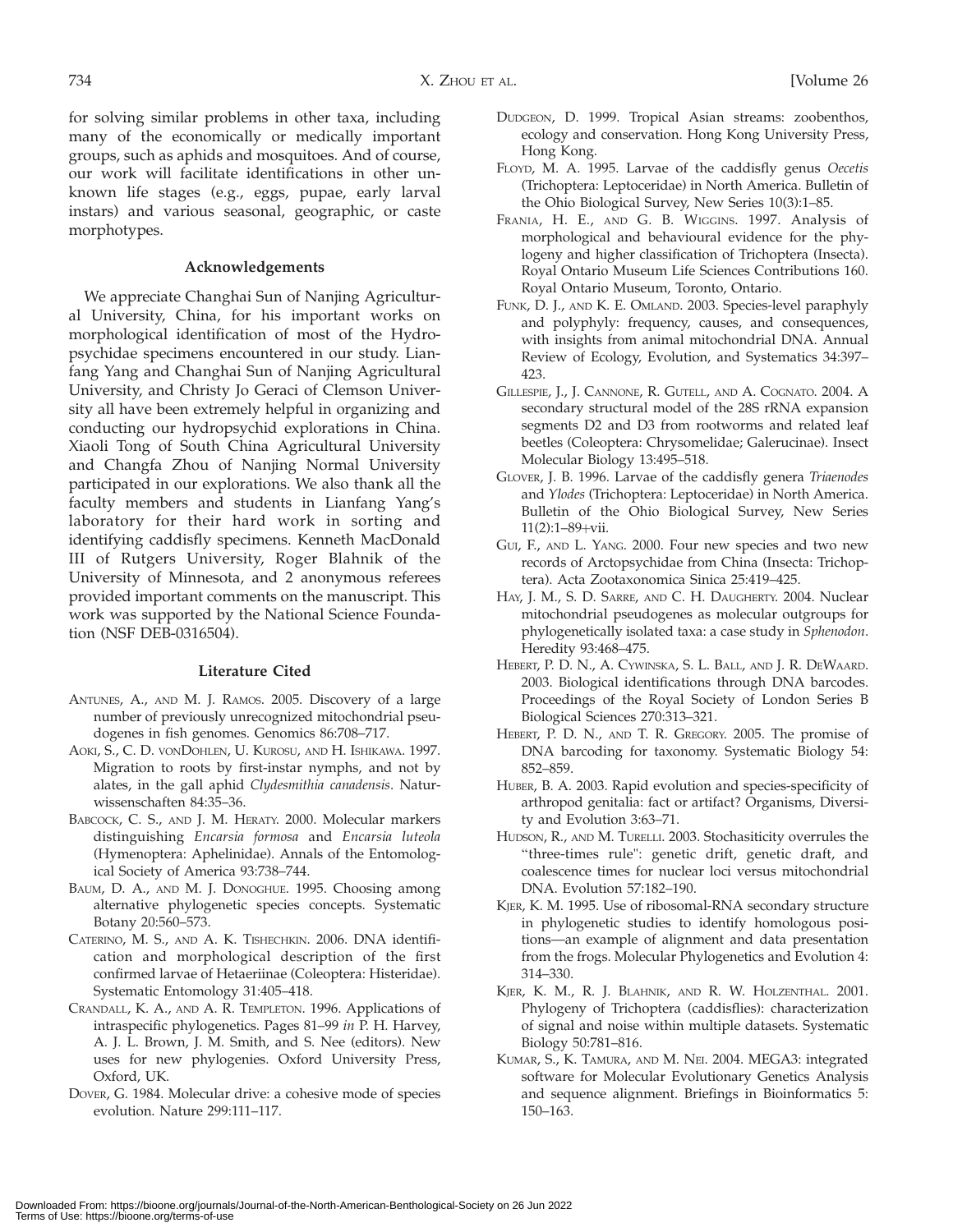- LADOUKAKIS, E. D., AND E. ZOUROS. 2001. Recombination in animal mitochondrial DNA: evidence from published sequences. Molecular Biology and Evolution 18:2127– 2131.
- LENAT, D. R. 1993. A biotic index for the southeastern United States: derivation and list of tolerance values, with criteria for assigning water-quality ratings. Journal of the North American Benthological Society 12:279–290.
- MADDISON, D. R., AND W. P. MADDISON. 2005. MacClade 4: analysis of phylogeny and character evolution. Version 4.08. Sinauer, Sunderland, Massachusetts.
- MALICKY, H., AND P. CHANTARAMONGKOL. 2000. Ein Beitrag zur Kenntnis asiatischer Hydropsyche—Arten (Trichoptera, Hydropsychidae). Linzer Biologische Beiträge 32:791– 860.
- MEY, W. 1997. Phylogeny of the Arctopsyche composite group (Insecta, Trichoptera: Arctopsychidae) with the description of three new species from Vietnam. Aquatic Insects 19:155–164.
- MILLER, K. B., Y. ALARIE, G. W. WOLFE, AND M. F. WHITING. 2005. Association of insect life stages using DNA sequences: the larvae of Philodytes umbrinus (Motschulsky) (Coleoptera: Dytiscidae). Systematic Entomology 30:499–509.
- MILNE, M. J. 1938. The ''metamorphotype method'' in Trichoptera. Journal of the New York Entomological Society 46:435–437.
- MONAGHAN, M. T., M. BALKE, T. R GREGORY, AND A. P. VOGLER. 2005. DNA-based species delineation in tropical beetles using mitochondrial and nuclear markers. Philosophical Transactions of the Royal Society of London Series B: Biological Sciences 360:1925–1933.
- MORSE, J. C. 2006. Trichoptera world checklist. Clemson University, Clemson, South Carolina. (Available from: http://entweb.clemson.edu/database/trichopt/)
- MORSE, J. C., Y. J. BAE, G. MUNKHJARGAL, N. SANGPRADUB, K. TANIDA, T. S. VSHIVKOVA, B. WANG, L. YANG, AND C. M. YULE. 2007. Freshwater biomonitoring with macroinvertebrates in East Asia. Frontiers in Ecology and the Environment 5(1):33–42.
- NIMMO, A. P. 1987. The adult Arctopsychidae and Hydropsychidae of Canada and adjacent United States. Quaestiones Entomologicae 23:1–189.
- PALUMBI, S., F. CIPRIANO, AND M. HARE. 2001. Predicting nuclear gene coalescence from mitochondrial data: the three-times rule. Evolution 55:859–868.
- RESH, V. H. 1972. A technique for rearing caddisflies (Trichoptera). Canadian Entomologist 104:1959–1961.
- ROSS, H. H., AND J. D. UNZICKER. 1977. Relationships of genera of American Hydropsychinae as indicated by phallic structures (Trichoptera, Hydropsychidae). Journal of the Georgia Entomological Society 12:298–312.
- SCHEFTER, P. W. 1996. Phylogenetic relationships among subfamily groups in the Hydropsychidae (Trichoptera) with diagnoses of the Smicrideinae, new status, and the Hydropsychinae. Journal of the North American Benthological Society 15:615–633.
- SCHEFTER, P. W. 2005. Re-evaluation of genera in the subfamiy

Hydropsychinae (Trichoptera: Hydropsychinae). Aquatic Insects 27:133–154.

- SCHEFTER, P. W., AND G. B. WIGGINS. 1986. A systematic study of the Nearctic larvae of the Hydropsyche morosa group (Trichoptera: Hydropsychidae). Royal Ontario Museum, Toronto, Ontario, Canada.
- SCHMID, F. 1968. La Famille des Arctopsychides (Trichoptera). Mémoires de la Société Entomologique du Québec 1:1-84.
- SCHMID, F. 1979. On some new trends in trichopterology. Bulletin of the Entomological Society of Canada 11:48– 57.
- SCHMITZ, J., O. PISKUREK, AND H. ZISCHLER. 2005. Forty million years of independent evolution: a mitochondrial gene and its corresponding nuclear pseudogene in primates. Journal of Molecular Evolution 61:1–11.
- SCHNARE, M. N., S. H. DAMBERGER, M. W. GRAY, AND R. R. GUTELL. 1996. Comprehensive comparison of structural characteristics in eukaryotic cytoplasmic large subunit (23 S-like) ribosomal RNA. Journal of Molecular Biology 256:701–719.
- SCHUSTER, G. A. 1977. Larval taxonomy of the caddisfly genus Hydropsyche in eastern North America, with notes on biology and distribution. University of Tennessee, Knoxville, Tennessee.
- SCHUSTER, G. A. 1984. Hydropsyche? Symphitopsyche? Ceratopsyche?: a taxonomic enigma. Pages 339–345 in J. C. Morse (editor). Proceedings of the  $4<sup>th</sup>$  International Symposium on Trichoptera, Clemson, South Carolina, 11–16 July 1983. Series Entomologica 30. W. Junk, The Hague, The Netherlands.
- SCHUSTER, G. A., AND D. A. ETNIER. 1978. A manual for the identification of the larvae of the caddisfly genera Hydropsyche Pictet and Symphitopsyche Ulmer in eastern and central North America (Trichoptera: Hydropsychidae). Environmental Monitoring and Support Laboratory, Office of Research and Development, US Environmental Protection Agency, Cincinnati, Ohio, and Springfield, Virginia. (Available from: Environmental Monitoring and Support Laboratory, Office of Research and Development, US Environmental Protection Agency, Cincinnati, Ohio 45268 USA)
- SCOTT, K. M. F. 1975. The value of larval stages in systematic studies of the Trichoptera, with particular reference to the Hydropsychidae from Africa South of the Sahara. Proceedings of the  $1<sup>st</sup>$  Congress of the Entomological Society of Southern Africa 1975:41–52.
- SCOTT, K. M. F. 1983. On the Hydropsychidae (Trichoptera) of Southern Africa with keys to African genera of imagos, larvae and pupae and species lists. Annals of the Cape Provincial Museums (Natural History) 14:299–422.
- SHAN, L., L. YANG, AND C. SUN. 2004a. DNA-based identification of ecologically important caddisfly larvae (Trichoptera: Hydrobiosidae). Acta Zootaxonomica Sinica 29:434–439.
- SHAN, L., L. YANG, AND B. WANG. 2004b. The association of larval and adult stages of ecologically important caddisfly (Insecta: Trichoptera) using mitochondrial DNA sequences. Zoological Research 25:351–355.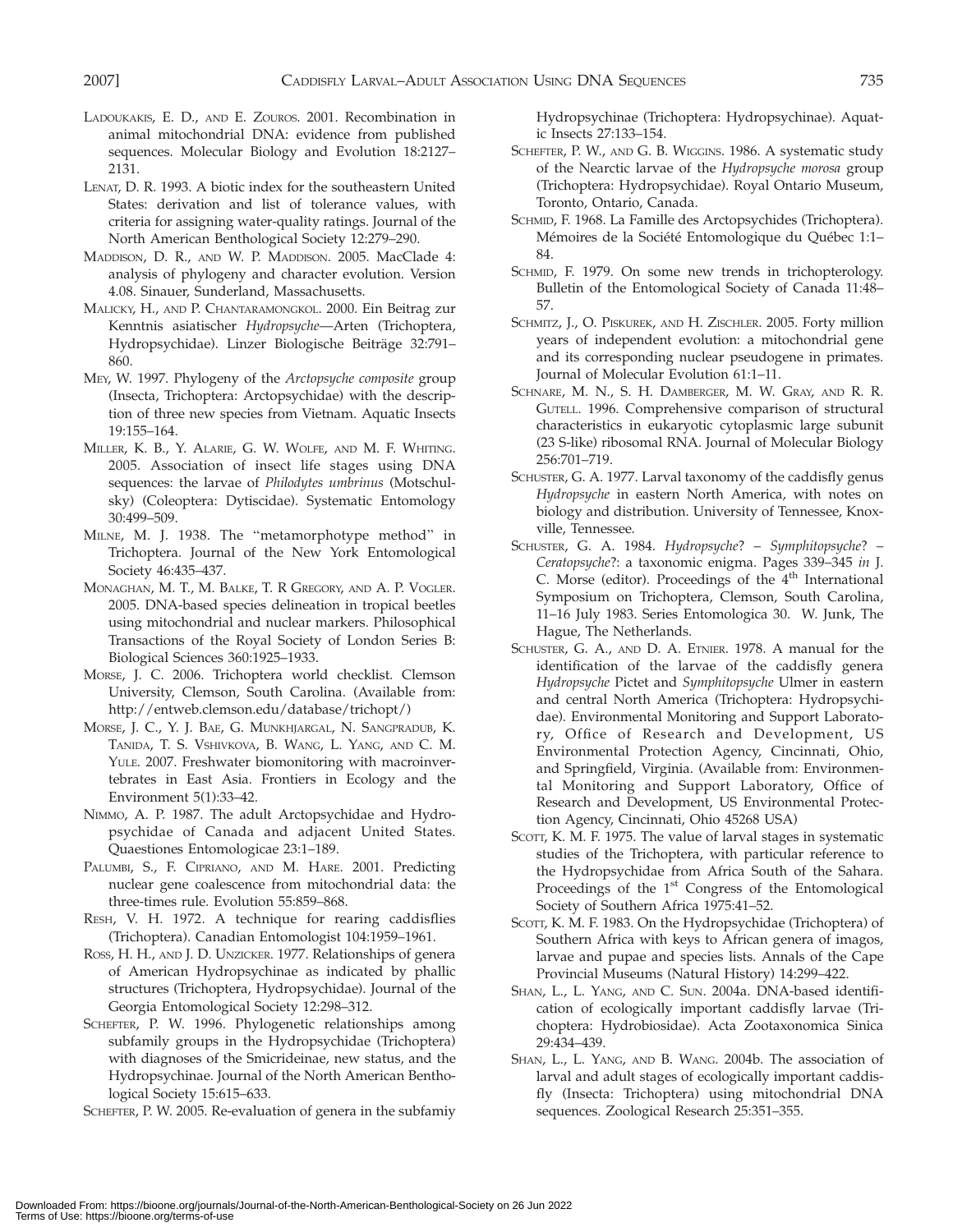- SIMON, C., F. FRATI, A. BECKENBACH, B. CRESPI, H. LIU, AND P. FLOOK. 1994. Evolution, weighting, and phylogenetic utility of mitochondrial gene-sequences and a compilation of conserved polymerase chain reaction primers. Annals of the Entomological Society of America 87:651– 701.
- SMITH, D. H., AND D. M. LEHMKUHL. 1980. The larvae of four Hydropsyche species with the checkerboard head pattern (Trichoptera: Hydropsychidae). Quaestiones Entomologicae 16:621–634.
- SMITH, J. M., AND N. H. SMITH. 2002. Recombination in animal mitochondrial DNA. Molecular Biology and Evolution 19:2330–2332.
- SOTA, T., R. ISHIKAWA, M. UJIIE, F. KUSUMOTO, AND A. P. VOGLER. 2001. Extensive trans-species mitochondrial polymorphisms in the carabid beetles Carabus subgenus Ohomopterus caused by repeated introgressive hybridization. Molecular Ecology 10:2833–2847.
- SPERLING, F. A. H., G. S. ANDERSON, AND D. A. HICKEY. 1994. A DNA-based approach to the identification of insect species used for postmortem interval estimation. Journal of Forensic Sciences 39:418–427.
- STOCKHOLM ENVIRONMENT INSTITUTE AND UNITED NATIONS DEVEL-OPMENT PROGRAMME (UNDP) CHINA. 2002. China human development report 2002—making green development a choice. Oxford University Press, Oxford, UK. (Available from: http://origin-hdr.undp.org/reports/detail\_reports. cfm?view=117)
- SWOFFORD, D. L. 2003. PAUP\*. Phylogenetic analysis using parsimony (\*and other methods). Version 4. Sinauer Associates, Sunderland, Massachusetts.
- THOMPSON, J. D., T. J. GIBSON, F. PLEWNIAK, F. JEANMOUGIN, AND D. G. HIGGINS. 1997. The ClustalX windows interface: flexible strategies for multiple sequence alignment aided by quality analysis tools. Nucleic Acids Research 24: 4876–4882.
- TIAN, L., L. YANG, AND Y. LI. 1996. Trichoptera (1): Hydroptilidae, Stenopsychidae, Hydropychidae, Leptoceridae. Economic insect fauna of China. Fasc. 49. Science Press, Beijing, China.
- UNDP (UNITED NATIONS DEVELOPMENT PROGRAMME). 2006. Human development report 2006—beyond scarcity: power, poverty and the global water crisis. United Nations Development Programme, United Nations, New York. (Available from: http://hdr.undp.org/ hdr2006/)
- VILLEGAS, J., P. ARAYA, E. BUSTOS-OBREGON, AND L. O. BURZIO. 2002. Localization of the 16S mitochondrial rRNA in the nucleus of mammalian spermatogenic cells. Molecular Human Reproduction 8:977–983.
- WELLS, J. D., T. PAPE, AND F. A. H. SPERLING. 2001. DNA-based identification and molecular systematics of forensically important Sarcophagidae (diptera). Journal of Forensic Sciences 46:1098–1102.
- WIGGINS, G. B. 1981. Considerations on the relevance of immature stages of the systematics of Trichoptera. Pages 395–407 in G. P. Moretti (editor). Proceedings of the  $3<sup>rd</sup>$ International Symposium on Trichoptera, University of Perugia (Italy), 28 July–2 August 1980. Series Entomologica 20. W. Junk, The Hague, The Netherlands.
- WIGGINS, G. B. 1996. Larvae of the North American caddisfly genera (Trichoptera). University of Toronto Press, Toronto, Ontario.
- YANG, L., C. SUN, B. WANG, AND J. C. MORSE. 2005. Present status of Chinese Trichoptera, with an annotated checklist. Pages 441–465 in K. Tanida and A. Rossiter (editors). Proceedings to the  $11<sup>th</sup>$  International Symposium on Trichoptera (2003, Osaka). Tokai University Press, Kanagawa, Japan.

Received: 4 December 2006 Accepted: 9 July 2007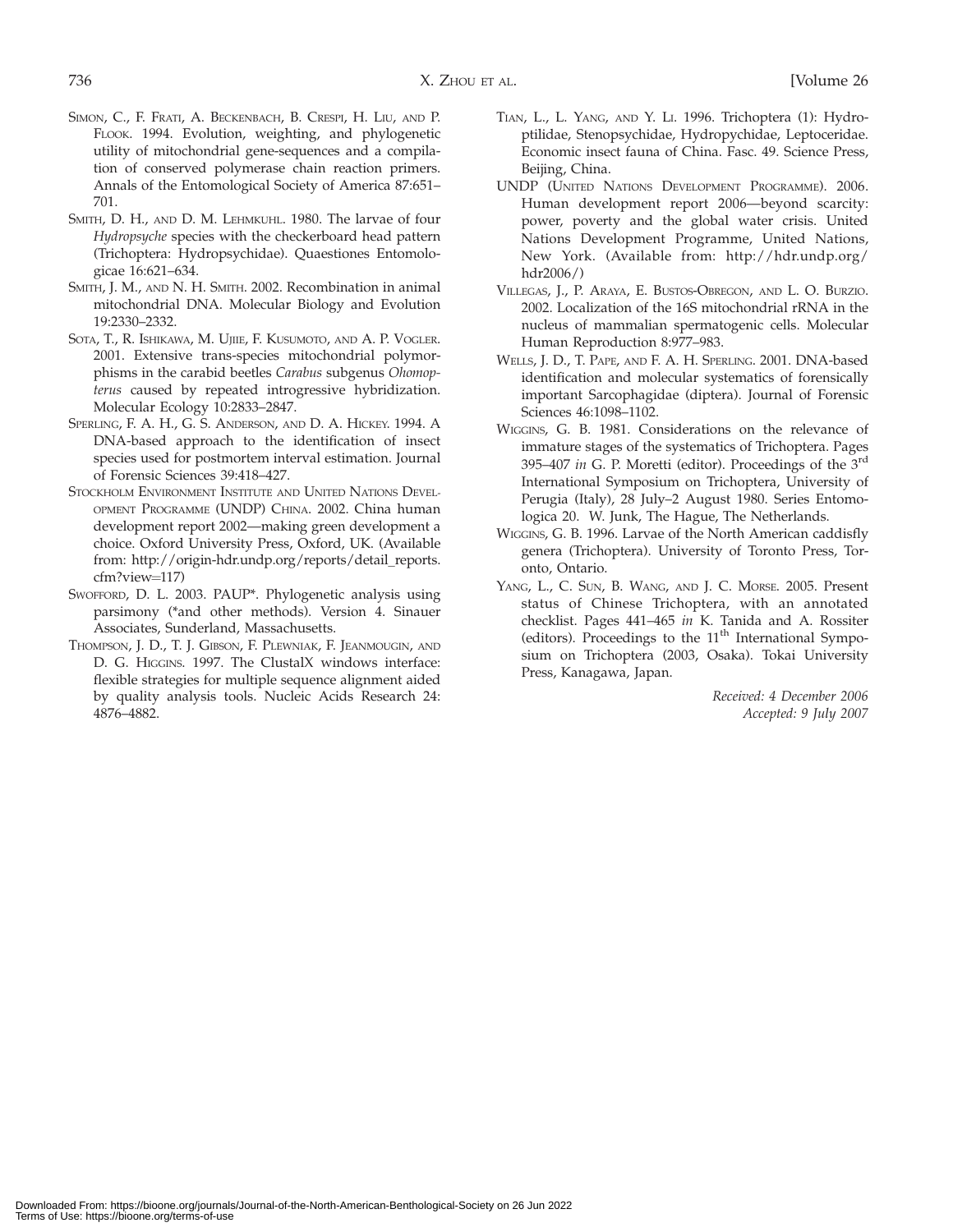APPENDIX 1. Specimen information and GenBank accession numbers.  $A =$  adult,  $L =$  larva, PD = pharate adult, D2 = large subunit nuclear ribosomal 28S expansion fragment D2, COI = mitochondrial cytochrome c oxidase subunit I, - = GenBank accession number is not available for specimens with unsuccessful COI amplification, Prov. = province. Collection details are in Appendix 2.

|                  |                                                      |        |                            |                                                                      | GenBank              | GenBank                                       |
|------------------|------------------------------------------------------|--------|----------------------------|----------------------------------------------------------------------|----------------------|-----------------------------------------------|
| Specimen         |                                                      | Life   | Collection                 |                                                                      | accession            | accession                                     |
| ID               | Species <sup>a</sup>                                 | stage  | code                       | Collection locality                                                  | number (D2)          | number (COI)                                  |
|                  | Outgroup                                             |        |                            |                                                                      |                      |                                               |
| PL01             | Polymorphanisus astictus                             | А      | GNK030726                  | Guangdong Prov.: Nan-kun-shan                                        | EF513890             | EF513884                                      |
| CU <sub>07</sub> | Cheumatopsyche sp.                                   | А      | GNL030723                  | Guangdong Prov.: Nan-ling                                            | EF513894             | EF513883                                      |
| 010              | Hydatopsyche melli                                   | А      | CN040516-02                | Guangdong Prov.: Nan-kun-shan                                        | EF513891             | EF513875                                      |
| 037              | Diplectrona sp.                                      | L      | CN040518-05                | Guangdong Prov.: Nan-ling                                            | EF513885             | EF513876                                      |
| 092              | Trichomacronema n.sp.                                | А      | CN040518-05                | Guangdong Prov.: Nan-ling                                            | EF513886             | EF513877                                      |
| 102              | Potamyia nr. chekiangensis                           | А      | CN040609-03                | Guangxi Prov.: Cen-wang-lao-shan                                     | EF513892             | EF513878                                      |
| 120              | Macrostemum fastosum                                 | А      | CN040531-02                | Guangdong Prov.: Huang-you-bi                                        | EF513887             | EF513879                                      |
| 125              | Oestropsyche n.sp.                                   | А      | CN040612-01                | Guangxi Prov.: Nan-pan-jiang                                         | EF513888             | EF513880                                      |
| 135              | Amphipsyche proluta                                  | А      | Hunan An-hua               | Hunan Prov.: An-hua                                                  | EF513889             | EF513881                                      |
| 211              | Hydromanicus sp.                                     | А      | CN050706-04                | Sichuan Prov.: Da-feng-ding                                          | EF513893             | EF513882                                      |
|                  | Ingroup                                              |        |                            |                                                                      |                      |                                               |
|                  |                                                      |        |                            |                                                                      |                      |                                               |
| 011              | Mexipsyche 20060413_01                               | А      | CN040516-02                | Guangdong Prov.: Nan-kun-shan                                        | EF513895             | EF513774                                      |
| 019              | Mexipsyche furcula                                   | А<br>L | CN040518-01                | Guangdong Prov.: Nan-ling                                            | EF513896<br>EF513897 | EF513775<br>EF513776                          |
| 021<br>027       | Mexipsyche sp.                                       |        | CN040518-02<br>CN040518-02 | Guangdong Prov.: Nan-ling                                            | EF513898             | EF513777                                      |
| 031              | Mexipsyche grahami c10                               | А<br>А | CN040518-03                | Guangdong Prov.: Nan-ling                                            | EF513899             | EF513778                                      |
| 032              | Mexipsyche grahami c10                               | А      | CN040518-03                | Guangdong Prov.: Nan-ling                                            | EF513900             | EF513779                                      |
| 035              | Ceratopsyche conoidea                                |        |                            | Guangdong Prov.: Nan-ling                                            |                      |                                               |
|                  | Mexipsyche c10c                                      | L      | CN040518-05                | Guangdong Prov.: Nan-ling                                            | EF513901             | EF513780                                      |
| 036              | Hydatomanicus sp.                                    | L<br>L | CN040518-05                | Guangdong Prov.: Nan-ling                                            | EF513902<br>EF513903 | EF513781                                      |
| 044              | Ceratopsyche sp.                                     |        | CN040520-01                | Guangdong Prov.: Che-ba-ling                                         |                      | EF513782<br>EF513783                          |
| 045              | Ceratopsyche sp.                                     | L      | CN040520-01                | Guangdong Prov.: Che-ba-ling                                         | EF513904<br>EF513905 |                                               |
| 049              | Mexipsyche 20060413_01                               | А<br>A | CN040520-01                | Guangdong Prov.: Che-ba-ling                                         |                      | EF513784<br>EF513785                          |
| 056<br>075       | Ceratopsyche compressa                               | А      | YYS030801<br>CN040606-01   | Yunnan Prov.: Yu-shui-zhai                                           | EF513906<br>EF513907 | EF513786                                      |
|                  | Ceratopsyche simulata                                |        |                            | Guangxi Prov.: Shi-wan-da-shan                                       |                      |                                               |
| 076              | Ceratopsyche serpentina                              | А      | CN040601-02                | Guangdong Prov.: Luo-fu-shan                                         | EF513908             | EF513787                                      |
| 085<br>087       | Hydropsyche formosana                                | А<br>А | CN040605-03<br>CN040605-01 | Guangxi Prov.: Shi-wan-da-shan                                       | EF513909<br>EF513910 | $\qquad \qquad -$<br>$\overline{\phantom{m}}$ |
| 093              | Hydropsyche formosana                                | А      | CN040608-01                | Guangxi Prov.: Shi-wan-da-shan                                       | EF513911             | EF513788                                      |
| 097              | Mexipsyche n.sp. 2005_01                             | А      | CN040609-01                | Guangxi Prov.: Cen-wang-lao-shan                                     | EF513912             | EF513789                                      |
| 099              | Mexipsyche n.sp. 2005_01<br>Mexipsyche n.sp. 2005_02 | А      | CN040609-03                | Guangxi Prov.: Cen-wang-lao-shan<br>Guangxi Prov.: Cen-wang-lao-shan | EF513913             | EF513790                                      |
| 101              | <i>Mexipsyche</i> n.sp. 2005_01                      | А      | CN040609-02                | Guangxi Prov.: Cen-wang-lao-shan                                     | EF513914             | EF513791                                      |
| 104              | Ceratopsyche simulata                                | А      | CN040610-01                | Guangxi Prov.: Jin-zhong-shan                                        | EF513915             | EF513792                                      |
| 111              | Ceratopsyche serpentina                              | А      | CN040612-01                | Guangxi Prov.: Nan-pan-jiang                                         | EF513916             | EF513793                                      |
| 114              | Ceratopsyche serpentina                              | А      | CN040527-01                | Guangdong Prov.: Yang-chun                                           | EF513917             | EF513794                                      |
| 115              | Herbertorossia quadrata                              | А      | CN040527-01                | Guangdong Prov.: Yang-chun                                           | EF513918             | EF513795                                      |
| 117              | Ceratopsyche conoidea                                | А      | CN040526-02                | Guangdong Prov.: Da-wu-ling                                          | EF513919             | EF513796                                      |
| 118              | Ceratopsyche sp118.                                  | А      | CN040529-01                | Guangdong Prov.: Ye-qu-gou                                           | EF513920             | EF513797                                      |
| 122              | Mexipsyche grahami c10                               | А      | CN040531-02                | Guangdong Prov.: Huang-you-bi                                        | EF513921             | EF513798                                      |
| 124              | Ceratopsyche gautamittra                             | А      | CN040612-01                | Guangxi Prov.: Nan-pan-jiang                                         | EF513922             | EF513799                                      |
| 129              | Ceratopsyche conoidea                                | А      | CN040615-03                | Guangxi Prov.: Jiu-wan-da-shan                                       | EF513923             |                                               |
| 130              | Ceratopsyche simulata                                | А      | CN040616-02                | Guangxi Prov.: Xing-an                                               | EF513924             | EF513800                                      |
| 133              | Hydropsyche formosana                                | А      | CN040618-01                | Guangxi Prov.: Yang-shuo                                             | EF513925             | EF513801                                      |
| 148              | Hydatomanicus ovatus                                 | PD     | CN040525-01                | Guangdong Prov.: Ding-hu-shan                                        | EF513926             |                                               |
| 149              | Hydatomanicus c14                                    | L      | CN040525-01                | Guangdong Prov.: Ding-hu-shan                                        | EF513927             | EF513802                                      |
| 150              | Hydatomanicus ovatus                                 | PD     | CN040615-01                | Guangxi Prov.: Jiu-wan-da-shan                                       | EF513928             | EF513803                                      |
| 151              | Hydropsyche d6a                                      | L      | CN040618-01                | Guangxi Prov.: Yang-shuo                                             | EF513929             | EF513804                                      |
| 152              | Hydropsyche d6b                                      | L      | CN040613-01                | Guangxi Prov.: Mo-li                                                 | EF513930             | EF513805                                      |
| 153              | Mexipsyche grahami c1                                | А      | YYS030801                  | Yunnan Prov.: Yu-shui-zhai                                           | EF513931             | EF513806                                      |
| 154              | Mexipsyche c1                                        | L      | YYS030801                  | Yunnan Prov.: Yu-shui-zhai                                           | EF513932             | EF513807                                      |
| 155              | Mexipsyche c10c                                      | L      | CN040521-01                | Guangdong Prov.: Nan-ling                                            | EF513933             | EF513808                                      |
| 156              | Mexipsyche grahami c10                               | А      | CN040521-01                | Guangdong Prov.: Nan-ling                                            | EF513934             | EF513809                                      |
| 157              | Mexipsyche c10b                                      | L      | CN040609-02                | Guangxi Prov.: Cen-wang-lao-shan                                     | EF513935             | EF513810                                      |
| 158              | Ceratopsyche sp.                                     | L      | GNL030723                  | Guangdong Prov.: Nan-ling                                            | EF513936             | EF513811                                      |
| 159              | Ceratopsyche conoidea                                | А      | GNL030723                  | Guangdong Prov.: Nan-ling                                            | EF513937             | EF513812                                      |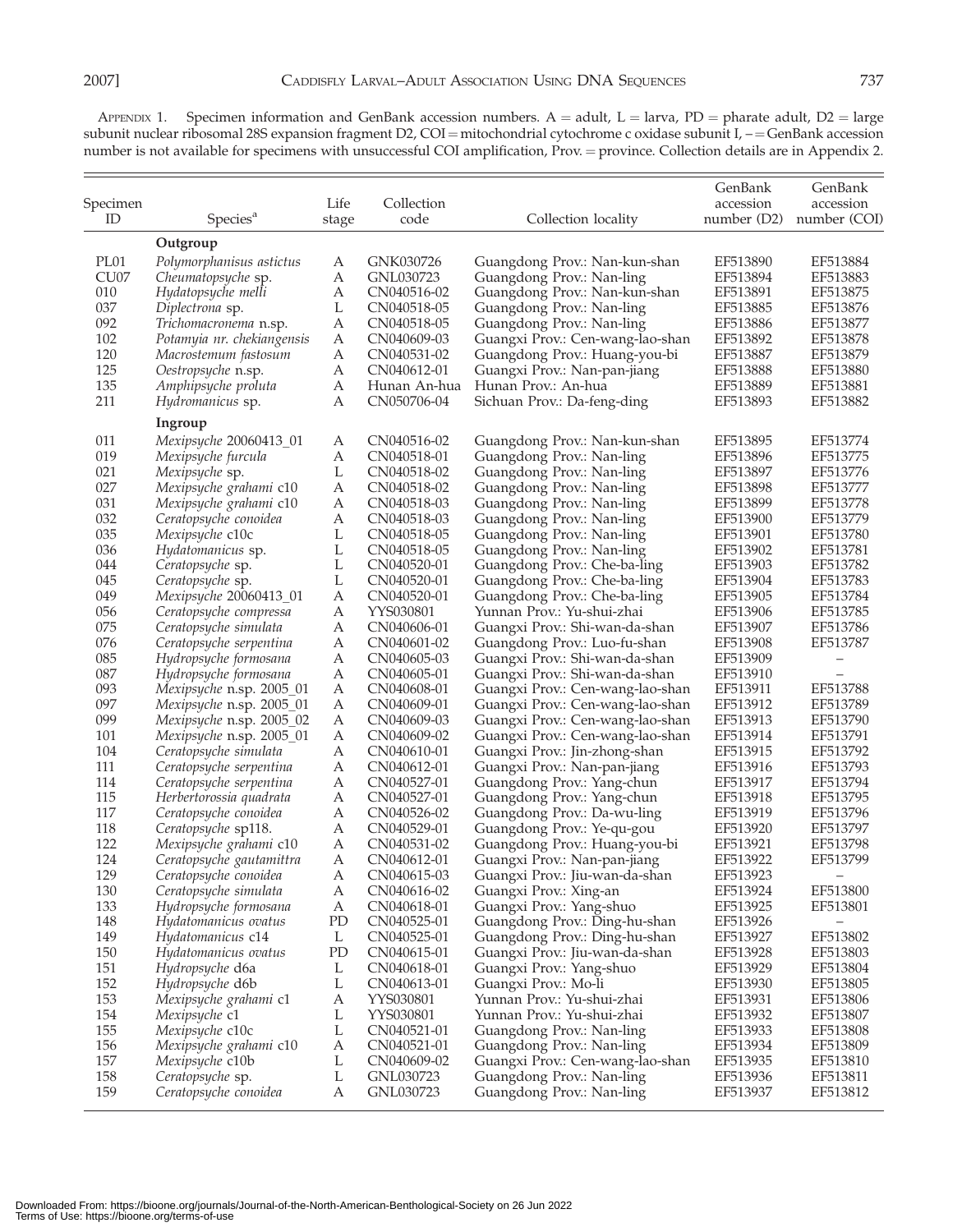APPENDIX 1. Continued.

|          |                                             |            |             |                                | GenBank       | GenBank                  |
|----------|---------------------------------------------|------------|-------------|--------------------------------|---------------|--------------------------|
| Specimen |                                             | Life       | Collection  |                                | accession     | accession                |
| ID       | Species <sup>a</sup>                        | stage      | code        | Collection locality            | number $(D2)$ | number (COI)             |
| 160      | Ceratopsyche sp.                            | L          | CN040526-01 | Guangdong Prov.: Da-wu-ling    | EF513938      | EF513813                 |
| 161      | Ceratopsyche sp.                            | L          | CN040611-01 | Guangxi Prov.: Jin-zhong-shan  | EF513939      |                          |
| 162      | Ceratopsyche sp.                            | L          | CN040527-01 | Guangdong Prov.: Yang-chun     | EF513940      | EF513814                 |
| 163      | Hydatomanicus ovatus                        | PD         | CN040605-03 | Guangxi Prov.: Shi-wan-da-shan | EF513941      | $\overline{\phantom{0}}$ |
| 164      | Herbertorossia c12                          | L          | CN040527-02 | Guangdong Prov.: Yang-chun     | EF513942      | EF513815                 |
| 165      | Herbertorossia quadrata                     | PD         | CN040527-02 | Guangdong Prov.: Yang-chun     | EF513943      | EF513816                 |
| 166      | Ceratopsyche sp.                            | L          | CN040610-02 | Guangxi Prov.: Jin-zhong-shan  | EF513944      | EF513817                 |
| 167      | Ceratopsyche d17                            | L          | CN040527-02 | Guangdong Prov.: Yang-chun     | EF513945      | EF513818                 |
| 168      | Ceratopsyche serpentina                     | PD         | CN040527-02 | Guangdong Prov.: Yang-chun     | EF513946      | EF513819                 |
| 180      | Herbertorossia quadrata                     | PD         | CN040527-01 | Guangdong Prov.: Yang-chun     | EF513947      | -                        |
| 182      |                                             | ${\rm PD}$ | YYS030801   | Yunnan Prov.: Yu-shui-zhai     | EF513948      | $\overline{\phantom{0}}$ |
| 183      | Mexipsyche grahami c1                       | ${\rm PD}$ | YYS030801   | Yunnan Prov.: Yu-shui-zhai     | EF513949      | $\overline{\phantom{0}}$ |
| 184      | Mexipsyche grahami c1                       | L          |             |                                |               |                          |
|          | Hydropsyche c16                             |            | CN040527-01 | Guangdong Prov.: Yang-chun     | EF513950      | EF513820                 |
| 186      | Ceratopsyche d14                            | L          | CN040613-01 | Guangxi Prov.: Mo-li           | EF513951      | EF513821                 |
| 198      | Ceratopsyche d15                            | L          | CN050605-01 | Jiangxi Prov.: Li-tou-jian     | EF513952      | EF513822                 |
| 199      | Ceratopsyche n.sp. d15                      | PD         | CN050605-01 | Jiangxi Prov.: Li-tou-jian     | EF513953      | EF513823                 |
| 200      | Ceratopsyche n.sp. d15                      | PD         | CN050605-01 | Jiangxi Prov.: Li-tou-jian     | EF513954      | EF513824                 |
| 201      | Ceratopsyche d15                            | L          | CN050605-01 | Jiangxi Prov.: Li-tou-jian     | EF513955      | EF513825                 |
| 202      | Herbertorossia quadrata                     | А          | CN050604-03 | Jiangxi Prov.: Lei-gu-ling     | EF513956      | EF513826                 |
| 203      | Herbertorossia quadrata                     | А          | CN050605-02 | Jiangxi Prov.: Li-tou-jian     | EF513957      | EF513827                 |
| 216      | Hydropsyche formosana                       | А          | CN050605-01 | Jiangxi Prov.: Li-tou-jian     | EF513958      | EF513828                 |
| 217      | Hydropsyche formosana                       | А          | CN050605-02 | Jiangxi Prov.: Li-tou-jian     | EF513959      | EF513829                 |
| 218      | Hydropsyche formosana                       | А          | CN050604-03 | Jiangxi Prov.: Lei-gu-ling     | EF513960      | EF513830                 |
| 219      | Ceratopsyche tetrachotoma                   | А          | CN050630-02 | Sichuan Prov.: Li-zi-ping      | EF513961      | EF513831                 |
| 220      | Ceratopsyche tetrachotoma                   | А          | CN050706-01 | Sichuan Prov.: Da-feng-ding    | EF513962      | EF513832                 |
| 221      | Ceratopsyche tetrachotoma                   | А          | CN050707-01 | Sichuan Prov.: Ma-bian         | EF513963      | EF513833                 |
| 222      | Ceratopsyche fukienensis                    | А          | CN050601-01 | Jiangxi Prov.: Tong-mu-he      | EF513964      | EF513834                 |
| 223      | Ceratopsyche n.sp. d15                      | А          | CN050604-01 | Jiangxi Prov.: Lei-gu-ling     | EF513965      | -                        |
| 224      | Hydropsyche (Occutanspsyche)<br>polyacantha | А          | CN050604-01 | Jiangxi Prov.: Lei-gu-ling     | EF513966      |                          |
| 225      | Hydropsyche (Occutanspsyche)<br>polyacantha | А          | CN050604-01 | Jiangxi Prov.: Lei-gu-ling     | EF513967      | EF513835                 |
| 226      | Ceratopsyche n.sp. d15                      | А          | CN050604-01 | Jiangxi Prov.: Lei-gu-ling     | EF513968      | EF513836                 |
| 227      | Ceratopsyche n.sp. d15                      | А          | CN050604-01 | Jiangxi Prov.: Lei-gu-ling     | EF513969      |                          |
| 228      | Hydropsyche formosana                       | А          | CN050605-02 | Jiangxi Prov.: Li-tou-jian     | EF513970      | EF513837                 |
| 229      | Ceratopsyche 20060316_01                    | А          | CN050603-03 | Jiangxi Prov.: Tong-mu-he      | EF513971      | EF513838                 |
| 230      | Ceratopsyche serpentina                     | А          | CN050609-04 | Jiangxi Prov.: Huang-niu-shi   | EF513972      | EF513839                 |
| 231      | Ceratopsyche serpentina                     | А          | CN050610-04 | Jiangxi Prov.: Da-qiu-tian     | EF513973      |                          |
| 232      | Ceratopsyche 20060320_01                    | А          | CN050619-01 | Beijing: Song-shan             | EF513974      | EF513840                 |
| 233      | Ceratopsyche kozhantschikovi                | А          | CN050619-01 | Beijing: Song-shan             | EF513975      | EF513841                 |
| 234      | Ceratopsyche 20060314_01                    | А          | CN050702-01 | Sichuan Prov.: Zhang-hu-he     | EF513976      | EF513842                 |
| 235      | Ceratopsyche 20060315_01                    | А          | CN050704-02 | Sichuan Prov.: Zhao-jue        | EF513977      | EF513843                 |
| 236      | Ceratopsyche 20060315_01                    | А          | CN050706-01 | Sichuan Prov.: Da-feng-ding    | EF513978      | -                        |
| 237      | Hydropsyche (Occutanspsyche)<br>polyacantha | А          | CN050604-02 | Jiangxi Prov.: Lei-gu-ling     | EF513979      | EF513844                 |
| 238      | Ceratopsyche columnata                      | А          | CN050619-01 | Beijing: Song-shan             | EF513980      | EF513845                 |
| 239      | Ceratopsyche penicillata                    | А          | CN050619-01 | Beijing: Song-shan             | EF513981      | $\overline{\phantom{0}}$ |
| 240      | Ceratopsyche 20060314_01                    | А          | CN050702-02 | Sichuan Prov.: Zhang-hu-he     | EF513982      | EF513846                 |
| 241      | Ceratopsyche compressa                      | А          | CN050704-02 | Sichuan Prov.: Zhao-jue        | EF513983      |                          |
| 242      | Ceratopsyche 20060315_01                    | А          | CN050705-01 | Sichuan Prov.: Mei-gu          | EF513984      |                          |
| 243      | Hydropsyche hedini                          | А          | CN050630-01 | Sichuan Prov.: Li-zi-ping      | EF513985      | EF513847                 |
| 245      | Mexipsyche rhomboana                        | А          | CN050627-04 | Sichuan Prov.: Feng-tong-zhai  | EF513986      |                          |
| 247      | Mexipsyche grahami                          | А          | CN050602-01 | Jiangxi Prov.: Tong-mu-he      | EF513987      | EF513848                 |
| 248      | Mexipsyche furcula                          | А          | CN050602-01 | Jiangxi Prov.: Tong-mu-he      | EF513988      |                          |
| 249      | Mexipsyche furcula                          | А          | CN050601-02 | Jiangxi Prov.: Tong-mu-he      | EF513989      |                          |
| 250      | Mexipsyche furcula                          | А          | CN050603-01 | Jiangxi Prov.: Tong-mu-he      | EF513990      |                          |
| 251      | Mexipsyche rhomboana                        | А          | CN050629-03 | Sichuan Prov.: Kang-ding       | EF513991      |                          |
| 252      | Mexipsyche 20060406_01                      | А          | CN050629-03 | Sichuan Prov.: Kang-ding       | EF513992      | -                        |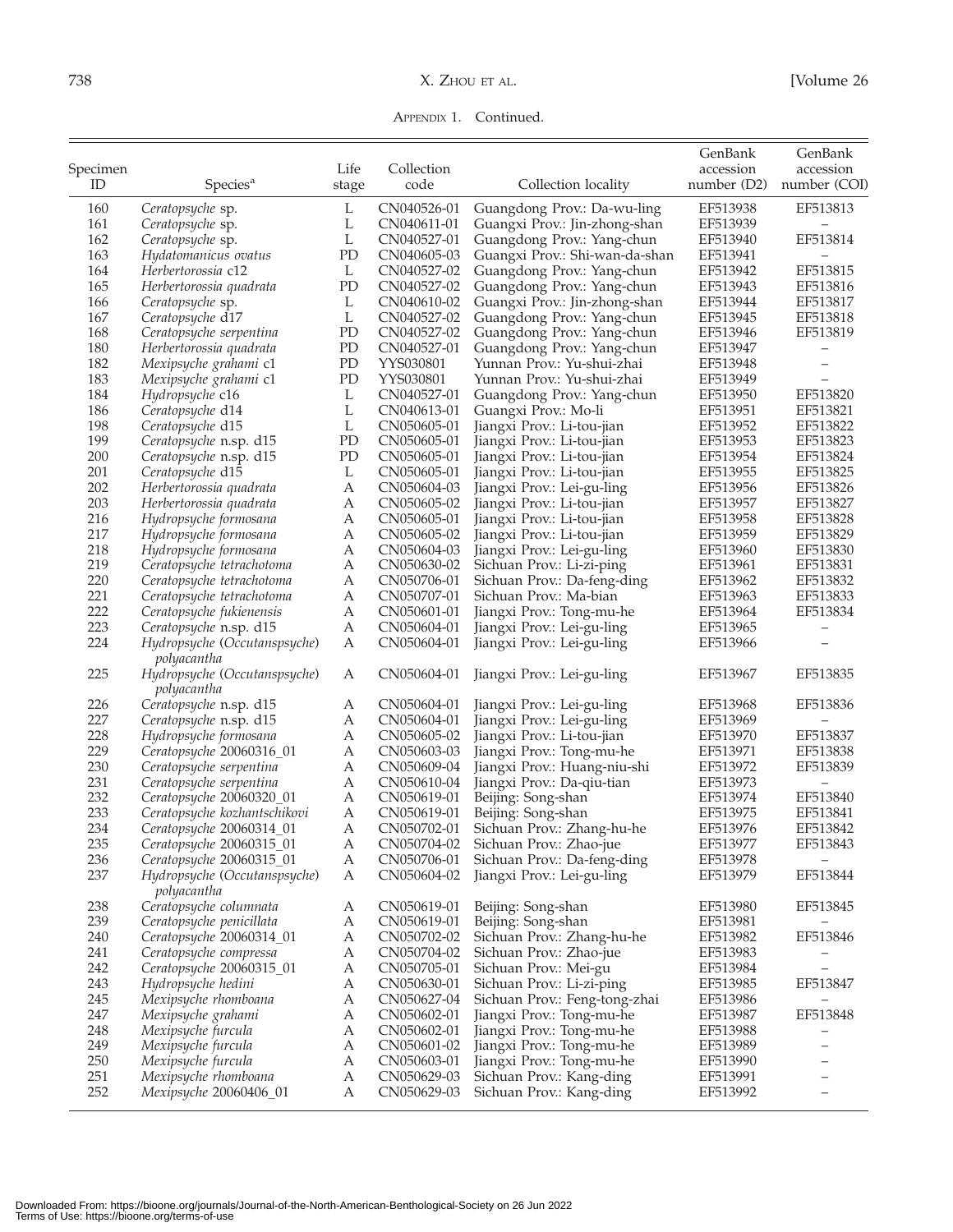| Appendix 1. | Continued. |
|-------------|------------|
|             |            |

| Specimen<br>ID   | Species <sup>a</sup>          | Life<br>stage | Collection<br>code | Collection locality            | GenBank<br>accession<br>number $(D2)$ | GenBank<br>accession<br>number (COI) |
|------------------|-------------------------------|---------------|--------------------|--------------------------------|---------------------------------------|--------------------------------------|
| 254              | Mexipsyche 20060406_01        | A             | CN050629-04        | Sichuan Prov.: Kang-ding       | EF513993                              | $\overline{\phantom{0}}$             |
| 255              | Mexipsyche rhomboana          | A             | CN050701-02        | Sichuan Prov.: Li-zi-ping      | EF513994                              | EF513849                             |
| 256              | Mexipsyche rhomboana          | А             | CN050701-03        | Sichuan Prov.: Li-zi-ping      | EF513995                              | EF513850                             |
| 257              | Ceratopsyche 20060315_01      | A             | CN050705-02        | Sichuan Prov.: Mei-gu          | EF513996                              | EF513851                             |
| 258              | Mexipsyche 20060414_01        | А             | CN050706-03        | Sichuan Prov.: Da-feng-ding    | EF513997                              | L.                                   |
| 259              | Mexipsyche 20060414_01        | А             | CN050710-02        | Sichuan Prov.: Qing-cheng-shan | EF513998                              |                                      |
| 260              | Mexipsyche rhomboana          | А             | CN050628-03        | Sichuan Prov.: Tian-quan       | EF513999                              | EF513852                             |
| 261              | Mexipsyche 20060406_02        | A             | CN050629-02        | Sichuan Prov.: Kang-ding       | EF514000                              |                                      |
| 262              | Mexipsyche grahami            | А             | CN050703-01        | Sichuan Prov.: Mian-ning       | EF514001                              | EF513853                             |
| 263              | <i>Mexipsyche</i> 20060414_01 | А             | CN050709-01        | Sichuan Prov.: San-jiang       | EF514002                              |                                      |
| CR01             | Ceratopsyche d1               | L             | YHL021202          | Yunnan Prov.: Hei-long-tan     | EF514003                              | EF513854                             |
| <b>CR02</b>      | Ceratopsyche d1               | L             | YHL021202          | Yunnan Prov.: Hei-long-tan     | EF514004                              |                                      |
| CR05             | Ceratopsyche sp.              | L             | SFT030819          | Sichuan Prov.: Feng-tong-zhai  | EF514005                              | EF513855                             |
| CR <sub>06</sub> | Ceratopsyche sp.              | L             | SFT030819          | Sichuan Prov.: Feng-tong-zhai  | EF514006                              | EF513856                             |
| CR07             | Hydropsyche d6a               | L             | GNL030721          | Guangdong Prov.: Nan-ling      | EF514007                              | EF513857                             |
| CR <sub>08</sub> | Ceratopsyche simulata         | А             | GNK030726          | Guangdong Prov.: Nan-kun-shan  | EF514008                              |                                      |
| CR09             | Ceratopsyche CR09             | А             | YYS030801          | Yunnan Prov.: Yu-shui-zhai     | EF514009                              | EF513858                             |
| <b>CR10</b>      | Ceratopsyche conoidea         | A             | GNL030723          | Guangdong Prov.: Nan-ling      | EF514010                              | EF513859                             |
| CR11             | Ceratopsyche simulata         | А             | GNL030723          | Guangdong Prov.: Nan-ling      | EF514011                              | EF513860                             |
| HY01             | Mexipsyche c1                 | L             | YYS021203          | Yunnan Prov.: Yu-shui-zhai     | EF514012                              | EF513861                             |
| HY02             | Ceratopsyche d1               | L             | YHL021202          | Yunnan Prov.: Hei-long-tan     | EF514013                              | EF513862                             |
| HY03             | Ceratopsyche d1               | L             | YHL021202          | Yunnan Prov.: Hei-long-tan     | EF514014                              | EF513863                             |
| HY04             | Ceratopsyche d1               | L             | YHL021202          | Yunnan Prov.: Hei-long-tan     | EF514015                              | EF513864                             |
| HY05             | Mexipsyche c1                 | L             | YYS021203          | Yunnan Prov.: Yu-shui-zhai     | EF514016                              | EF513865                             |
| <b>HY06</b>      | Mexipsyche c1                 | L             | YYS021203          | Yunnan Prov.: Yu-shui-zhai     | EF514017                              |                                      |
| HY08             | Ceratopsyche c8               | L             | GNL030721          | Guangdong Prov.: Nan-ling      | EF514018                              | EF513866                             |
| HY10             | Ceratopsyche sp.              | L             | GNL030721          | Guangdong Prov.: Nan-ling      | EF514019                              | EF513867                             |
| <b>HY13</b>      | Mexipsyche c10a               | L             | GNL030723          | Guangdong Prov.: Nan-ling      | EF514020                              | EF513868                             |
| <b>HY14</b>      | Ceratopsyche sp.              | L             | GNL030723          | Guangdong Prov.: Nan-ling      | EF514021                              | EF513869                             |
| <b>HY17</b>      | Herbertorossia c12            | L             | GNK030726          | Guangdong Prov.: Nan-kun-shan  | EF514022                              | EF513870                             |
| <b>HY18</b>      | Mexipsyche c1                 | L             | YYS030801          | Yunnan Prov.: Yu-shui-zhai     | EF514023                              | EF513871                             |
| <b>HY19</b>      | Mexipsyche c1                 | L             | YYS030801          | Yunnan Prov.: Yu-shui-zhai     | EF514024                              | $\overline{\phantom{0}}$             |
| MX01             | Mexipsyche rhomboana          | А             | SFT030819          | Sichuan Prov.: Feng-tong-zhai  | EF514025                              | EF513872                             |
| MX02             | Mexipsyche grahami            | A             | YYS030801          | Yunnan Prov.: Yu-shui-zhai     | EF514026                              | EF513873                             |
| MX03             | Mexipsyche grahami c1         | A             | YYS030801          | Yunnan Prov.: Yu-shui-zhai     | EF514027                              | EF513874                             |

<sup>a</sup> Specimen was given a putative species name if it is a new species or identified with uncertainty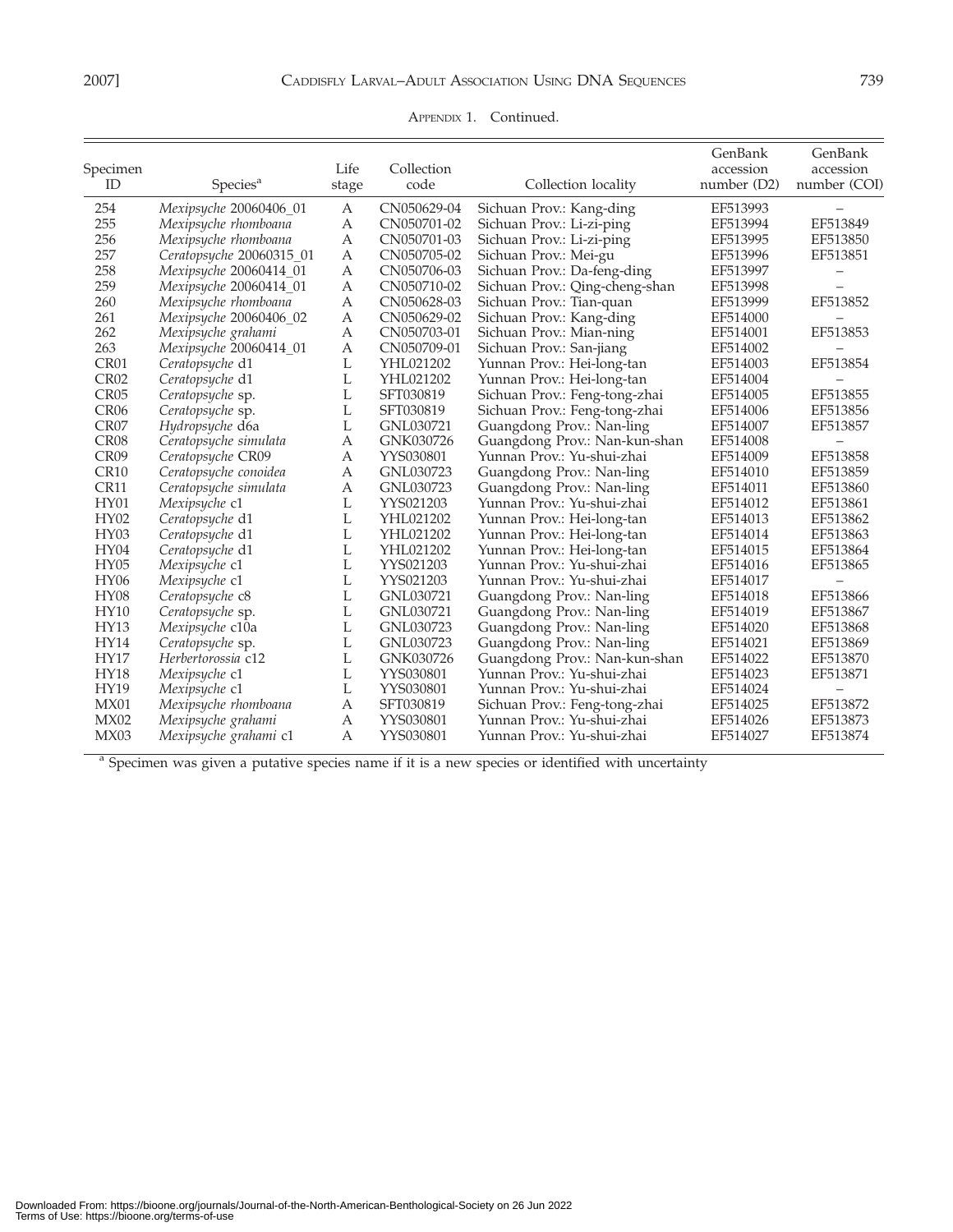APPENDIX 2. Collection locality details. Prov. = province, Co. = county, elev. = elevation, Mt = mountain, Rt = route, coll. = collector. Collection codes are given in Appendix 1.

| Collection<br>code | Collection locality details                                                                                                                                                                                                                                                                         |
|--------------------|-----------------------------------------------------------------------------------------------------------------------------------------------------------------------------------------------------------------------------------------------------------------------------------------------------|
| CN040516-02        | CHINA: Guangdong Prov., Long-men Co., Nan-kun Shan Provincial Nature Preserve, Tian Tang Ding He<br>stream, N23.64370°, E113.84729°, elev. 542 m, 16 May 2004, Coll. J. Morse, L. Yang, X. Tong, X. Zhou, C. Sun,<br>C. J. Geraci                                                                   |
| CN040518-01        | CHINA: Guangdong Prov., Ru-yuan Co., Nan-ling National Nature Preserve, Lao-peng-keng Field Station, Lao-<br>peng Keng, Rt X327, marker 21.5 km, N24.92918°, E113.01584°, elev. 1010 m, 18 May 2002, Coll. J. Morse, L.<br>Yang, X. Tong, C. Sun, X. Zhou, C.J. Geraci                              |
| CN040518-02        | CHINA: Hunan Prov., Yi-zhang Co., Mang Shan National Nature Preserve, Xiang-si Keng near bridge ~200 m S<br>of Nature Preserve gate, N24.95113°, E112.98470°, elev. 1332 m, 18 May 2004, Coll. J. Morse, L. Yang, X. Tong,<br>C. Sun, X. Zhou, C. J. Geraci                                         |
| CN040518-03        | CHINA: Guangdong Prov., Ru-yuan Co., Nan-ling National Nature Preserve, Lao-peng Keng at cascading<br>tributary, Rt X327, marker 22.5 km, N24.93433°, E113.00953°, elev. 1110 m, 18-19 May 2004, Coll. J. Morse, X.<br>Tong, X. Zhou                                                                |
| CN040518-05        | CHINA: Guangdong Prov., Ru-yuan Co., Nan-ling National Nature Preserve, Xiao-huang-shan, Shi-keng scenic<br>spot, on Rt Z210 between 6–7 km, 18 May 2004, Coll. J. Morse, X. Tong, L. Yang, C. J. Geraci, C. Sun, X. Zhou                                                                           |
| CN040520-01        | CHINA: Guangdong Prov., Shi-xing Co., Che-ba-ling National Nature Preserve, fork of Che-ba-ling He<br>headwaters, 10 km upstream of Preserve headquarters, N24°42′09″, E114°10′35″, elev. 496 m, 20–21 May 2004,<br>Coll. X. Tong, J. Morse, C. Sun, X. Zhou                                        |
| CN040521-01        | CHINA: Guangdong Prov., Ru-yuan Co., Nan-ling National Nature Preserve, unnamed tributary of Lao-peng-<br>keng, Rt X327, marker 17.45 km, N24.91276°, E113.03421°, elev. 935 m, 21–22 May 2004, Coll. J. Morse, C. Sun                                                                              |
| CN040525-01        | CHINA: Guangdong Prov., Zhao-qing City, Ding-hu District, Ding-hu-shan Forest Ecosystem, Research Station,<br>Academia Sinica, Xi Gou at trail crossing, N23.17322°, E112.53537°, elev. 334 m, 25 May 2004, Coll. L. Yang, C.<br>J. Geraci, J. Morse, C. Sun, Tang, Xu                              |
| CN040526-01        | CHINA: Guangdong Prov., Xin-yi Co., Da-cheng town, Da-wu-ling Nature Reserve, stream inside entrance of<br>Reserve, N22°16'25", E111°11'38", elev. 1021 m, 26 May 2004, Coll. X. Zhou, Tang                                                                                                         |
| CN040526-02        | CHINA: Guangdong Prov., Xin-yi Co., Da-cheng town, Da-wu-ling Nature Reserve, upstream of the stream at<br>the entrance of Reserve, N22°16′08′′, E111°11′48′′, elev. 1110 m, 26 May 2004, Coll. C. Sun                                                                                              |
| CN040527-01        | CHINA: Guangdong Prov., Yang-chun Co., Xin-he village, 16 km NW of Yong-ning town, He-cang stream,<br>N22°20'04", E111°30'25", elev. 436 m, 27 May 2004, Coll. J. Morse, C. Sun, Tang                                                                                                               |
| CN040527-02        | CHINA: Guangdong Prov., Yang-chun Co., Xin-he village, 16 km NW of Yong-ning town, He-cang Stream,<br>N22.32889°, E111.50315°, elev. 393 m, 27 May 2004, Coll. L. Yang, X. Zhou, C. J. Geraci                                                                                                       |
| CN040529-01        | CHINA: Guangdong Prov., Luo-fu-shan Mt, Gui-shan, Ye-qu-gou, 18 km SW of He-yuan city, 100 m<br>downstream of Xiang-shui-ping Falls, N23°42'10", E114°36'43", elev. 302 m, 29 May 2004, Coll. L. Yang, C. J.<br>Geraci, Tang                                                                        |
| CN040531-02        | CHINA: Guangdong Prov., Jiao-ling Co., Huang-you-bi Nature Reserve, Guan-keng-zi Creek, ~4.5 km beyond<br>Reserve station, N24.75032°, E116.26217°, elev. 531 m, 31 May 2004, Coll. L. Yang, J. Morse, X. Zhou, C. J.<br>Geraci                                                                     |
| CN040601-02        | CHINA: Guangdong Prov., Bo-luo Co., Luo-fu-shan Mt, unnamed stream, 400 m on trail to Shan-bei-shui scienic<br>spot, trailhead 3.2 km W of ridge of Cha-shan, N23.31900°, E114.01157°, elev. 290 m, 01 Jun 2004, Coll. J.<br>Morse, X. Zhou, C. J. Geraci                                           |
| CN040605-01        | CHINA: Guangxi Prov., Shang-si Co., Na-lin-he stream, tributary of Ming-jiang River, 2.0 km NW of main<br>entrance to Shi-wan-da-shan National Forest Park, N21.90700 <sup>6</sup> , E107.89668°, elev. 281 m, 05 Jun 2004, Coll. J.<br>Morse, C. Sun                                               |
| CN040605-03        | CHINA: Guangxi Prov., Shang-si Co., Shi-wan-da-shan National Forest Park, Shi-tou-he Stream, tributary of<br>Ming-jiang river, 1.35 km SW of main entrance to Park, N21.90221°, E107.90460°, elev. 300 m, 05 Jun 2004,<br>Coll. L. Yang, C. J. Geraci                                               |
| CN040606-01        | CHINA: Guangxi Prov., Shang-si Co., Shi-wan-da-shan National Forest Park, 1 <sup>st</sup> tributary of Shi-tou-he stream,<br>Zhu-jiang-yuan Waterfall, ~4 km SW of main entrance to Park, elev. 485 m, 06 Jun 2004, Coll. X. Zhou, K.<br>Kjer                                                       |
| CN040608-01        | CHINA: Guangxi Prov., Tian-lin Co., Cen-wang-lao-shan Provincial Forest Preserve, Headwaters of Bu-liu-he<br>river, Co. Road 794 marker 38.9 km, N24.42097°, E106.38340°, elev. 1247 m, 08 Jun 2004, Coll. X. Zhou, K. Kjer                                                                         |
| CN040609-01        | CHINA: Guangxi Prov., Tian-lin Co., Cen-wang-lao-shan Provincial Forest Preserve, Yao-shan-gou, tributary of<br>Bu-liu-he, Co. Road 794 marker 52.7 km, N24.47080°, E106.35784°, elev. 1223 m, 09 Jun 2004, Coll. L. Yang, C.<br>J. Geraci                                                          |
| CN040609-02        | CHINA: Guangxi Prov., Tian-lin Co., Cen-wang-lao-shan Provincial Forest Preserve, Yang-cun-he stream,<br>tributary of Bu-liu-he river, trailhead at An-jia-ping village, Co. Road 794 marker 43.2 km, $\sim$ 2.5 km trail, elev.<br>1155 m, 09 Jun 2004, Coll. X. Zhou, K. Kjer                     |
| CN040609-03        | CHINA: Guangxi Prov., Tian-lin Co., Cen-wang-lao-shan Forest Preserve, unnamed tributary of Ban-cun-he<br>River, jeep trailhead at Co. Road 794 marker 46.9 km, ~7.0 km on lower jeep trail and 1.0 km on foot trail,<br>N24.45559°, E106.31970°, elev. 1035 m, 09 Jun 2004, Coll. J. Morse, C. Sun |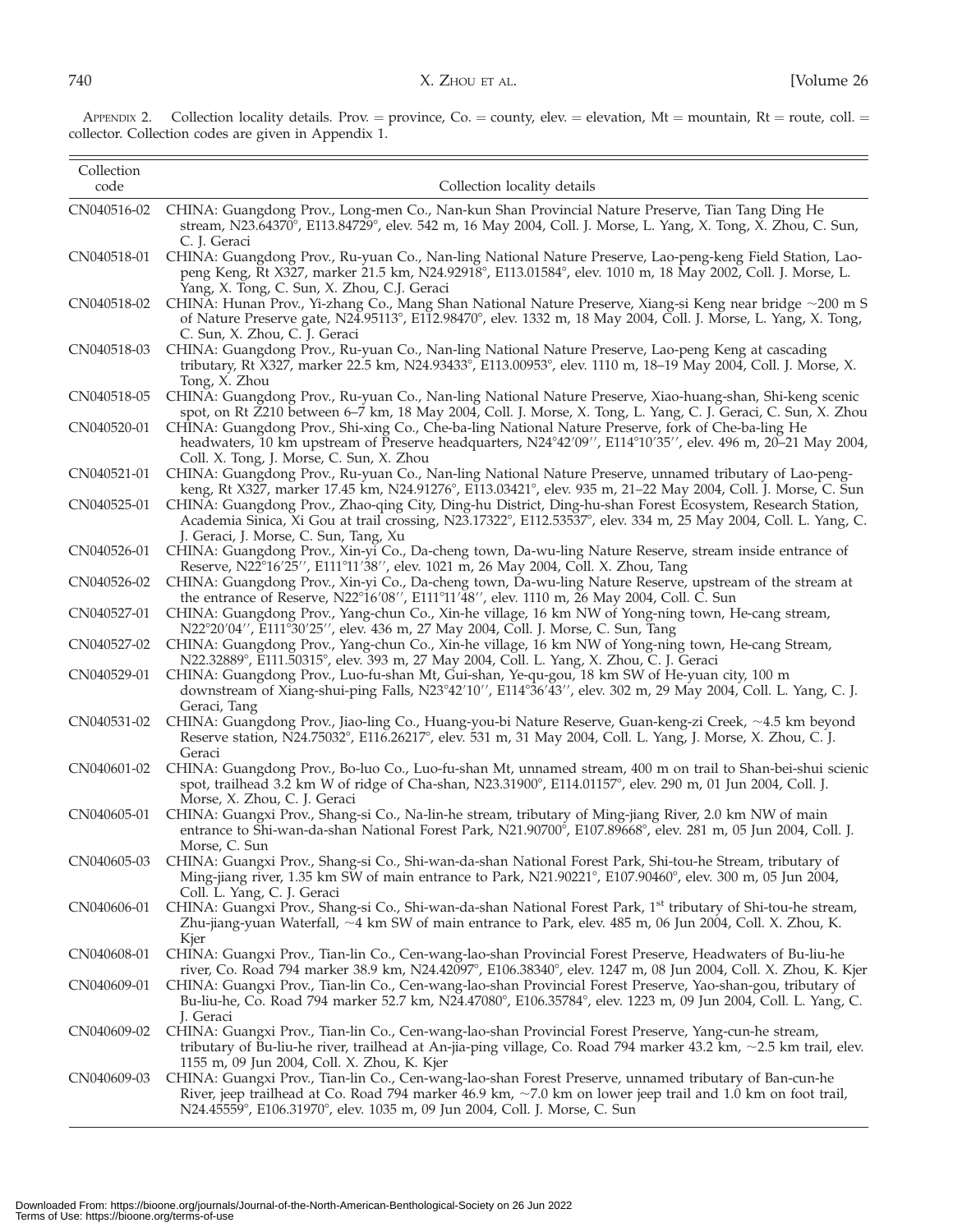#### APPENDIX 2. Continued.

| Collection<br>code | Collection locality details                                                                                                                                                                                                                                                     |
|--------------------|---------------------------------------------------------------------------------------------------------------------------------------------------------------------------------------------------------------------------------------------------------------------------------|
| CN040610-01        | CHINA: Guangxi Prov., Long-lin Co., Jin-zhong-shan Provincial Forest Preserve, waterfall of Wu-chong-gou, 800<br>m W of Wu-chong village, N24.67178°, E104.87846°, elev. 775 m, 10 Jun 2004, Coll. J. Morse, C. Sun                                                             |
| CN040610-02        | CHINA: Guangxi Prov., Long-lin Co., Jin-zhong-shan Forest Preserve, Ping-liu-cun village in Jin-zhong-shan<br>town, Ping-liu-he Stream, ~100 m upstream of Lou-fang-gou, elev. 895 m, 10 Jun 2004, Coll. X. Zhou, K. Kjer                                                       |
| CN040611-01        | CHINA: Guangxi Prov., Long-lin Co., Jin-zhong-shan Provincial Forest Preserve, Nong-heng-gou, ~1.3 km N of<br>Xi-she village, N24.57867°, E104.91399°, elev. 1140 m, 11 Jun 2004, Coll. L. Yang, X. Zhou, C. J. Geraci, K. Kjer                                                 |
| CN040612-01        | CHINA: Guangxi Prov., Long-lin Co., east bank of Nan-pan-jiang River at Wei-le town, ~1.0 km downstream of<br>Ping-ban Hydropower Station, N23.81129°, E105.49690°, elev. 398 m, 12 Jun 2004, Coll. L. Yang, J. Morse, C.<br>Sun, X. Zhou, C. J. Geraci, K. Kjer                |
| CN040613-01        | CHINA: Guangxi Prov., Le-ye Co., Bu-liu-he River 500 m upstream of Muo-li town, N24.66877°, E106.71723°,<br>elev. 427 m, 13 Jun 2004, Coll. L. Yang, J. Morse, C. Sun, X. Zhou, C. J. Geraci, K. Kjer                                                                           |
| CN040615-01        | CHINA: Guangxi Prov., Hua-jiang Co., Jiu-wan-da-shan Provincial Nature Preserve, Jiu-ren Station, Nei-chang<br>Xi, jeep trailhead at Co. Road 5309 marker 125.2 km, 4.0 km on jeep trail, N25.21611°, E108.64043°, elev. 1144<br>m, 15 Jun 2004, Coll. C. Sun, X. Zhou, K. Kjer |
| CN040615-03        | CHINA: Guangxi Prov., Hua-jiang Co., Jiu-wan-da-shan Provincial Nature Preserve, unnamed tributary of Yang-<br>mei-au stream, 50 m upstream of Co. Road 5309 marker 123.2 km, N25.19538°, E108.65986°, elev. 1148 m, 15<br>Jun 2004, Coll. L. Yang                              |
| CN040616-02        | CHINA: Guangxi Prov., Xing-an Co., Liu-dong-he River and Hua-jiang-he River confluence, ~1 km S of Hua-<br>jiang town, N25.76573°, E110.48203°, elev. 262 m, 16 Jun 2004, Coll. L. Yang, J. Morse, C. Sun, C. J. Geraci                                                         |
| CN040618-01        | CHINA: Guangxi Prov., Yang-shuo Co., Jin-bao-he River 1.6 km upstream of Jin-bao town, N24.79562°,<br>E110.31092°, elev. 192 m, 18 Jun 2004, Coll. C. Sun, X. Zhou                                                                                                              |
| CN050601-01        | CHINA: Jiangxi Prov., Wu-Yi-shan National Nature Reserve, Tong-mu-he River upstream of Wu-Yi-shan Station,<br>N27°49'62", E117°43'10", elev. 989 m, 01 June 2005, Coll. C. Sun                                                                                                  |
| CN050601-02        | CHINA: Jiangxi Prov., Wu-yi-shan National Nature Reserve, Tong-mu-he River at Wu-yi-shan Station,<br>N27°50'43", E117°43'37", elev. 900 m, 01 June 2005, Coll. L. Yang                                                                                                          |
| CN050602-01        | CHINA: Jiangxi Prov., Wu-yi-shan National Nature Reserve, unnamed tributary of Tong-mu-he River, 23.8 km<br>upstream of Wu-yi-shan Station, N27.83820°, E117.75736°, elev. 1790 m, 02 June 2005, Coll. X. Zhou, C. J.<br>Geraci                                                 |
| CN050603-01        | CHINA: Jiangxi Prov., Wu-yi-shan National Nature Preserve, unnamed tributary of X. Tong-mu-he River,<br>N27.89694°, E117.72255°, elev. 930 m, 03 June 2005, Coll. C. Sun                                                                                                        |
| CN050603-03        | CHINA: Jiangxi Prov., Wu-yi-shan National Nature Preserve, unnamed tributary of X. Tong-mu-he River,<br>N27°50'57", E11743'53", elev. 877 m, 03 June 2005, Coll. L. Yang                                                                                                        |
| CN050604-01        | CHINA: Jiangxi Prov., Wu-yi-shan National Nature Preserve, Lei-gu-ling stream, N27°58'56", E117°53'57", 04<br>June 2005, Coll. C. Sun                                                                                                                                           |
| CN050604-02        | CHINA: Jiangxi Prov., Wu-yi-shan National Nature Preserve, Lei-gu-ling stream, N27.99142°, E117.89111°, elev.<br>424 m, 04 June 2005, Coll. L. Yang, C. J. Geraci                                                                                                               |
| CN050604-03        | CHINA: Jiangxi Prov., Wu-yi-shan National Nature Preserve, Lei-gu-ling Stream, N28.00453°, E117.88145°, elev.<br>344 m, 04 June 2005, Coll. X. Zhou, C. Zhou                                                                                                                    |
| CN050605-01        | CHINA: Jiangxi Prov., Wu-yi-shan National Nature Preserve, Li-tou-jian Stream, 500–900 m upstream of<br>protected area marker, N27°58'49", E117°51'43", elev. 375–404 m, 05 June 2005, Coll. C. Sun, C. Zhou, X. Zhou                                                           |
| CN050605-02        | CHINA: Jiangxi Prov., Wu-yi-shan National Nature Preserve, Li-tou-jian Stream, 100 m upstream of protected<br>area marker, N27.98627°, E117.85617°, elev. 342 m, 05 June 2005, Coll. L. Yang, C. J. Geraci                                                                      |
|                    | CN050609-04 CHINA: Jiangxi Prov., Jiu-lian-shan National Nature Reserve, Dun-tou-gou stream at San-dui-qiao bridge, 500 m<br>SE of Dun-tou village, N24°32'03'', E114°25'19'', elev. 480 m, 09 June 2005, Coll. L. Yang, C. J. Geraci                                           |
| CN050610-04        | CHINA: Jiangxi Prov., Jiu-lian-shan National Nature Reserve, Da-qiu-tian scenic spot, 13.2 km NW of Jiu-lian-<br>shan Nature Reserve, Xia-gong-tang Station, Mei-hua-luo-di, main river, N24°35'25", E114°27'17", elev. 377 m,<br>10 Jun 2005, Coll. L. Yang                    |
| CN050619-01        | CHINA: Beijing city, Song-shan Mt National Nature Reserve, small stream beside Da-zhuang-ke village, elev.<br>$\sim$ 1000 m, 19 June 2005, Coll. X. Zhou                                                                                                                        |
| CN050627-04        | CHINA: Sichuan Prov., Bao-xing Co., Feng-tong-zhai National Nature Preserve, Da-shui-gou Stream, Da-shui-<br>gou Station, Rt S210 at 257.7 km marker, N30.57915°, E102.87560°, elev. 1580 m, 27 Jun 2005, Coll. C. Sun                                                          |
| CN050628-03        | CHINA: Sichuan Prov., Tian-quan Co., Tian-quan River at mouth of Xiao-yu-xi Stream, State Rt G318 at 2693.5<br>stone marker, N30°01'30'', E102°33'36'', elev. 996 m, 28 Jun 2005, Coll. C. Sun, J. Morse                                                                        |
| CN050629-02        | CHINA: Sichuan Prov., Kang-ding Co., Gu-za-zhen Town, Da-du-he River, Wa-si-gou, at suspension footbridge<br>across river from State Rt G318 at 2819.9 km stone marker, N30.07551°, E102.16013°, elev. 1425 m, 29 Jun 2005,<br>Coll. X. Zhou, C. J. Geraci                      |
| CN050629-03        | CHINA: Sichuan Prov., Lu-ding Co., Leng-zhu-guan village, Leng-zhu-guan stream, 100–200 m upstream of<br>State Rt G318 at 2815.2 km stone marker, N30.05196°, E102.15760°, elev. 1430 m, 29 Jun 2005, Coll. C. Zhou                                                             |